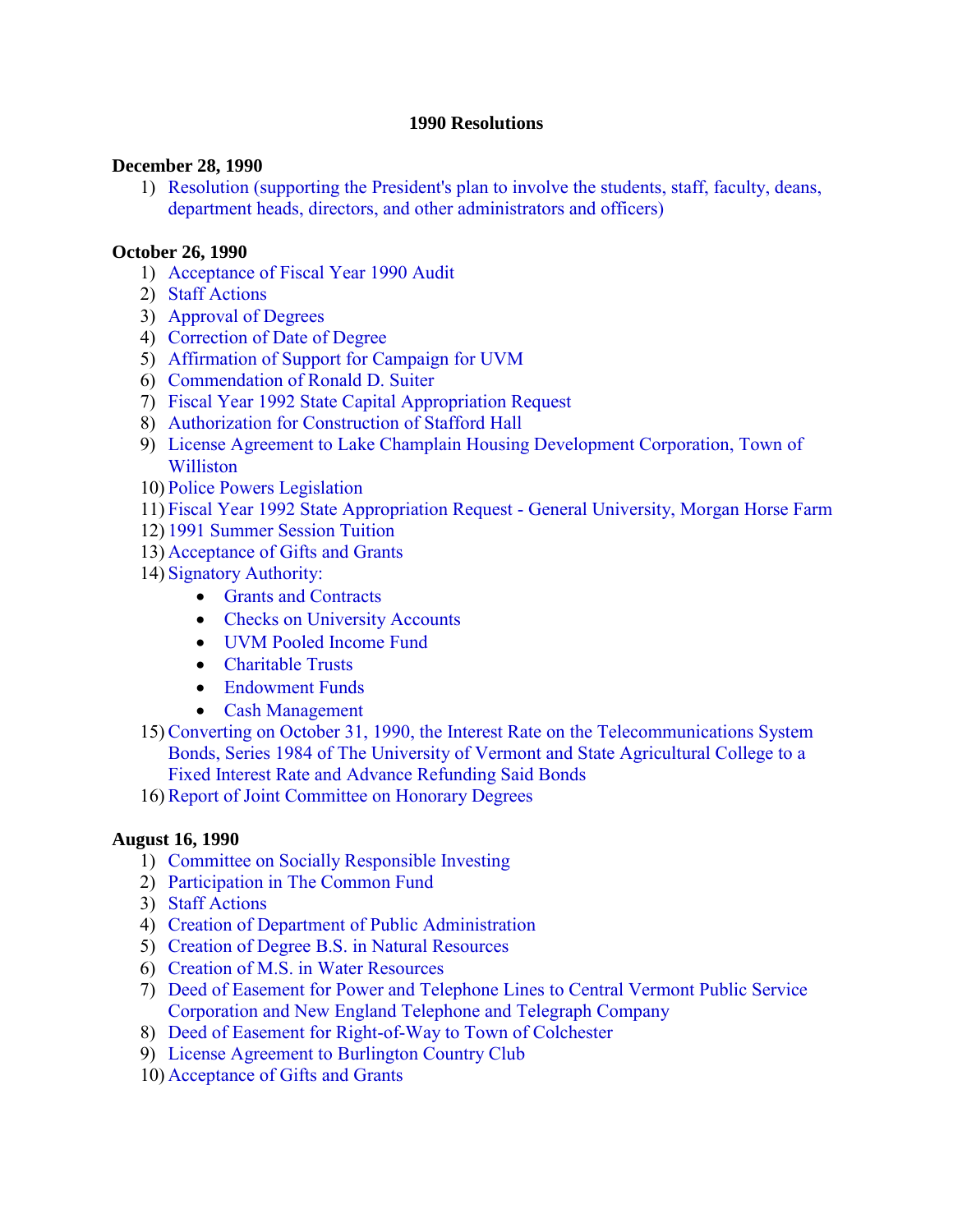- 11)[Changes in Signatory Authority](#page-15-0)
	- [Checks on University Accounts](#page-15-0)
	- Purchase/Order Checks
	- [UVM Pooled Income Fund](#page-15-0)
	- [Charitable Trusts](#page-15-0)
	- [Endowment Funds](#page-16-0)
- 12) [Establishment of Account with First Vermont Bank](#page-16-0)
- 13) [Grants and Contracts](#page-16-0)
- 14)[Joint Committee on Honorary Degrees](#page-17-0)
- 15) [Addendum: From the Finance and Budget Committee Regarding Acceptance of Report](#page-17-0) of the Subcommittee on Compensation

#### **May 5, 1990**

- 1) [Acceptance of Audit on Bonded Dormitories and the Heat System](#page-18-0)
- 2) [Acceptance of Audit of Title IV Federal Student Financial Assistance Programs](#page-18-0)
- 3) [Acceptance of Audit of Title VII Federal Student Financial Assistance Programs](#page-18-0)
- 4) [Resolution in Memory of Wendell Earle](#page-19-0)
- 5) [Staff Actions](#page-19-0)
- 6) [Authorization for President to Award Degrees at Commencement](#page-19-0)
- 7) [Revision of Sections 209 and 231 of Officers' Handbook](#page-19-0)
- 8) [Amendment of Rules and Regulations of the Faculty of the College of Medicine](#page-19-0)
- 9) [Modification of Yandell Scholarship Fund](#page-20-0)
- 10) [Exchange of Quitclaim Deeds, Proctor Maple Research Complex, Town of Underhill](#page-20-0)
- 11) [Transportation Fee](#page-20-0)
- 12) [Parking Permit Fees](#page-21-0)
- 13) [Parking Fines](#page-22-0)
- 14) [Fiscal Year 1991 Budget Premises: General University](#page-23-0)
- 15) [Fiscal Year 1991 Operating Budget: Morgan Horse Farm](#page-23-0)
- 16) [Tuition and Overseas Program Charges for Fiscal Year 1991](#page-23-0)
- 17) [Fees for Fiscal Year 1991](#page-23-0)
- 18)[Room and Meal Plan Rates, Fiscal Year 1991](#page-23-0)
- 19) [Surcharge for NEBHE Regional Student Program](#page-24-0)
- 20) [Acceptance of Gifts and Grants](#page-24-0)
- 21) [Signatures/Sale of Securities](#page-24-0)
- 22) [Appreciation to Presidential Search Committee](#page-24-0)

#### **February 3, 1990**

- 1) [Fiscal Year 1990 Audit](#page-26-0)
- 2) [Agreement with the City of Burlington](#page-26-0)
- 3) [Staff Actions](#page-26-0)
- 4) [Authorization for President to Award Degrees in March](#page-26-0)
- 5) [Amendment of Section 310 of Officers' Handbook](#page-26-0)
- 6) [Amendment of Faculty Senate Constitution and Bylaws](#page-26-0)
- 7) [Oil, Gas, and Mineral Rights](#page-27-0)
- 8) [Douglas Group Study](#page-27-0)
- 9) [Change in Retirement Savings Plan](#page-27-0)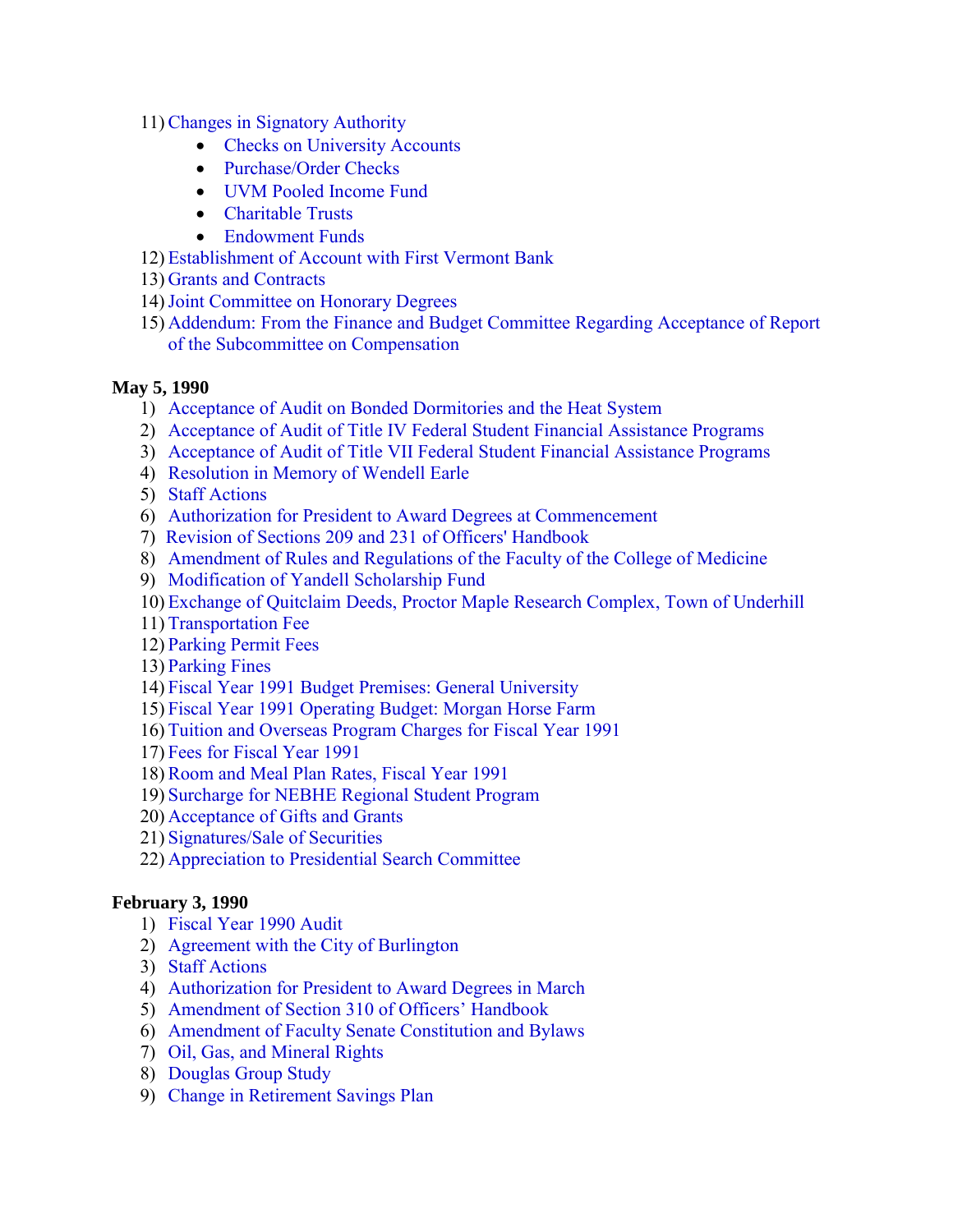- 10)[Resolution Authorizing Approval, Execution, and Delivery of Various Documents in](#page-27-0) Connection with the Issuance of the University of Vermont and State Agricultural College Housing, Dining, and Student Services Facilities Refunding Bonds of 1990, Series A
- 11)[Resolution Authorizing Approval, Execution, and Delivery of Various Documents](#page-27-0) Connection with the Issuance of the University of Vermont and State Agricultural College General Obligation Bonds, Series 1990
- 12) [Acceptance of Gifts and Grants](#page-27-0)
- 13) [Signatory Authority](#page-28-0):
	- [Grants and Contrac](#page-28-0)ts
	- [Checks on University Accounts](#page-28-0)
	- Purchase/Order Checks
	- [UVM Pooled Income Fund](#page-28-0)
	- [Charitable Trusts](#page-29-0)
	- [Endowment Funds](#page-29-0)
	- [Cash Management](#page-30-0)

14)[Report of Joint Committee on Honorary Degrees](#page-30-0) 

15)[Retiring Trustees \(Ray W. Allen, Frank A. Balch, Robert F. Cioffi, and R. Allen Paul\)](#page-30-0)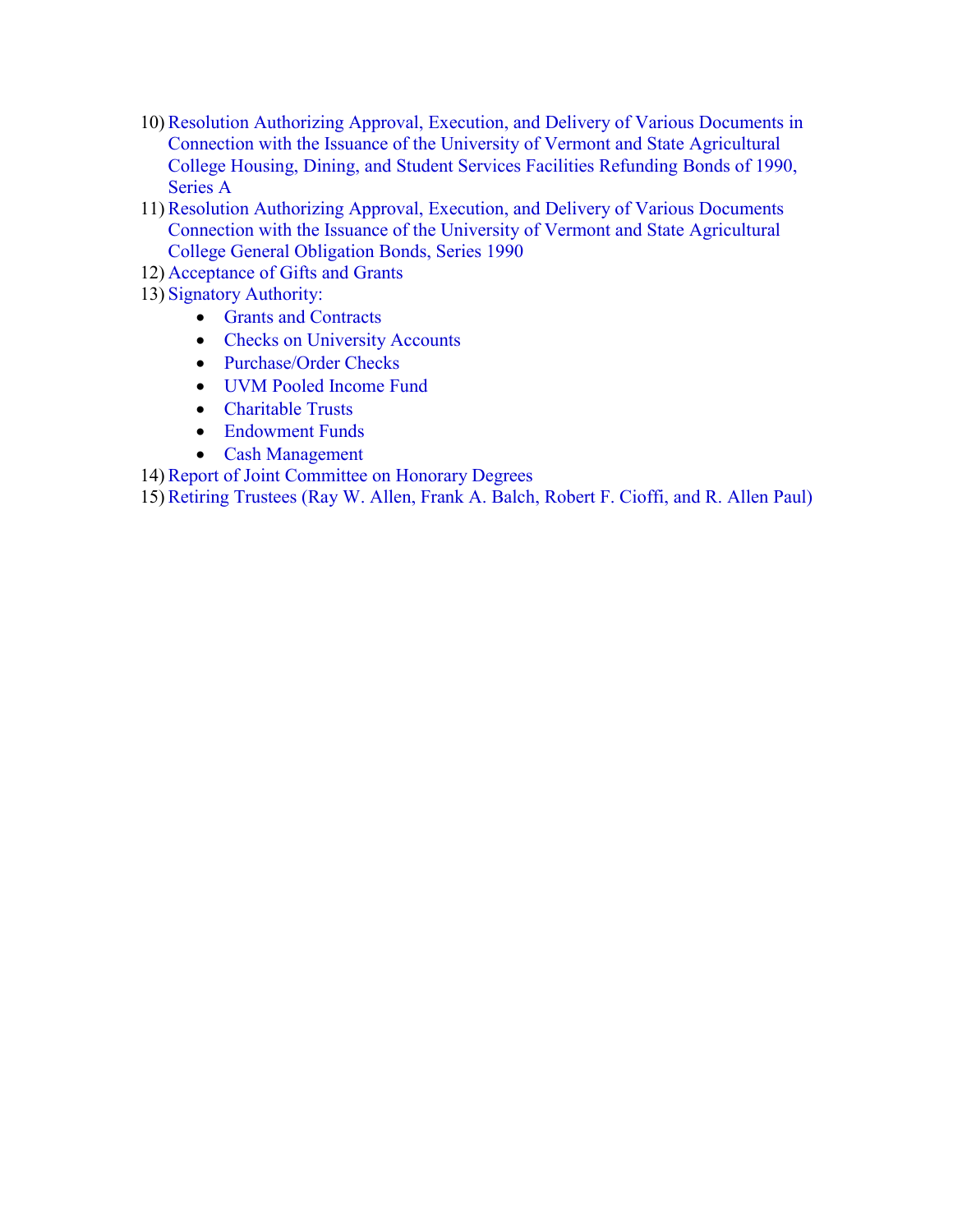# <span id="page-3-0"></span>**EXECUTIVE COMMITTEE**

#### **December 28, 1990**

#### Preamble

On the eve of our Bicentennial year, we, the Trustees of The University of Vermont and State Agricultural College, wish to affirm our commitment to multicultural diversity. The State of Vermont and its University were founded on principles of respect for human and civil rights, respect for the individual, and a commitment to freedom and opportunity. The State's Charter set an example by being the first in the newly developing nation to decry the institution of slavery. People of many colors, national origins, and social standing came to Vermont with full knowledge that they would be respected for their humanity and not denied because of their differences. Suffrage for people of color was inherent in the founding of Vermont. Vermont is the state in which African Americans were first able to achieve degrees from institutions of higher education. Justin Morrill's land-grant legislation that created institutions of higher education throughout the nation, included the creation of the majority of what we today call Historically Black Colleges and Universities.

In the last several years, The University of Vermont has been reminded that it has not responded adequately to the concerns, needs, and opportunities of a diverse community. An agreement was made between President Coor and AHANA (African, Hispanic, Asian, and Native Americans) students to increase ethnic diversity and to create a supporting environment. Implementation has not been fully achieved, however, because "campus ownership" was never achieved, and because the components of the agreement fall beyond the purview of a Presidential mandate.

Recognizing the need for change and adopting an institutional process for change are necessary. The University of Vermont and all the people who compose it - faculty, students, staff, administration, and the Board of Trustees - must collectively commit to purposeful, organized action to bring about that change. Change must be a unified, participative process. Change requires the participative development of clear concepts, concrete objectives, and ongoing evaluation in ways that provide continuous guidance and direction toward institutionalizing the concepts and meeting the objectives.

#### Resolution

WHEREAS, we, the Board of Trustees, acknowledge that many of the concepts and objectives outlined in the April 1988 agreement signed by President Coor have not been fulfilled primarily because such implementation cannot take place through presidential mandate alone; and

WHEREAS, faculty, staff, students, administrators, officers, the President, and Trustees forge the necessary policies and processes through which implementation occurs; and

WHEREAS, it is the role of Trustees to encourage The University of Vermont, and all those affiliated with it to collectively rededicate themselves to promoting the principles of fairness and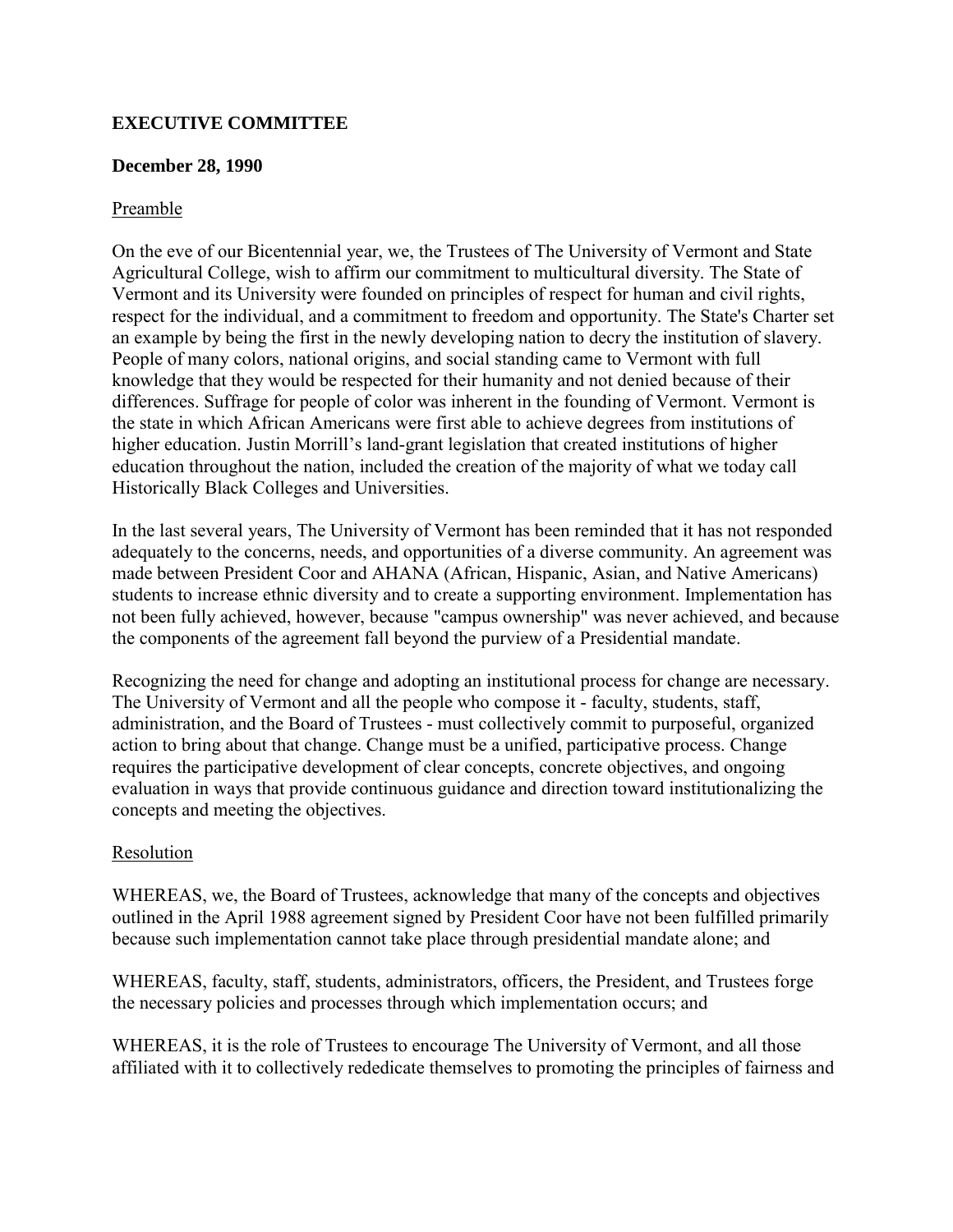equality, diversity, and pluralism that are inherent in our history and essential to our role in society; and

WHEREAS, change will require the President, students, staff, faculty, deans, department heads, directors, other administrators and officers, and the Board of Trustees, working together to accomplish shared goals;

NOW, THEREFORE, BE IT RESOLVED, that the Board of Trustees of The University of Vermont and State Agricultural College supports the President's plan to involve the students, staff, faculty, deans, department heads, directors, and other administrators and officers to:

- 1. Bring before the Board at its February 1991 meeting an accurate assessment of progress in the areas of cultural diversity in student enrollment; faculty and staff employment and retention; orientation of students, staff, faculty, and administration; and the development of policies, programs, and courses related to cultural diversity and/or affirmative action;
- 2. Report to the Board the ways in which goals and objectives related to cultural diversity have been and will be incorporated into the University's overall strategic planning initiative;
- 3. Present to the Board of Trustees at the May 1991 meeting as part of the report on results of strategic planning the conclusions reached regarding goals and objectives surrounding multicultural diversity and affirmative action;
- 4. Present to the Board of Trustees at the August 1991 meeting an action plan for implementation of policies, procedures, and programs that address cultural diversity and pluralism, fairness and equality, and other relevant affirmative action or civil rights issues. This action plan must be demonstrative of:
	- a. Cooperation and coordinated effort of the University as a whole;
	- b. Assignment of responsibilities;
	- c. Identification of requisite funds necessary for implementation;
	- d. A timetable with target dates for implementation; and
	- e. A methodology for the development of standards against which continuous assessments may be made.

Finally, we acknowledge the importance of assuring that the discussion and evaluation of issues, efforts, and outcomes related to cultural diversity and pluralism be included as a regular part of meetings of the Board of Trustees.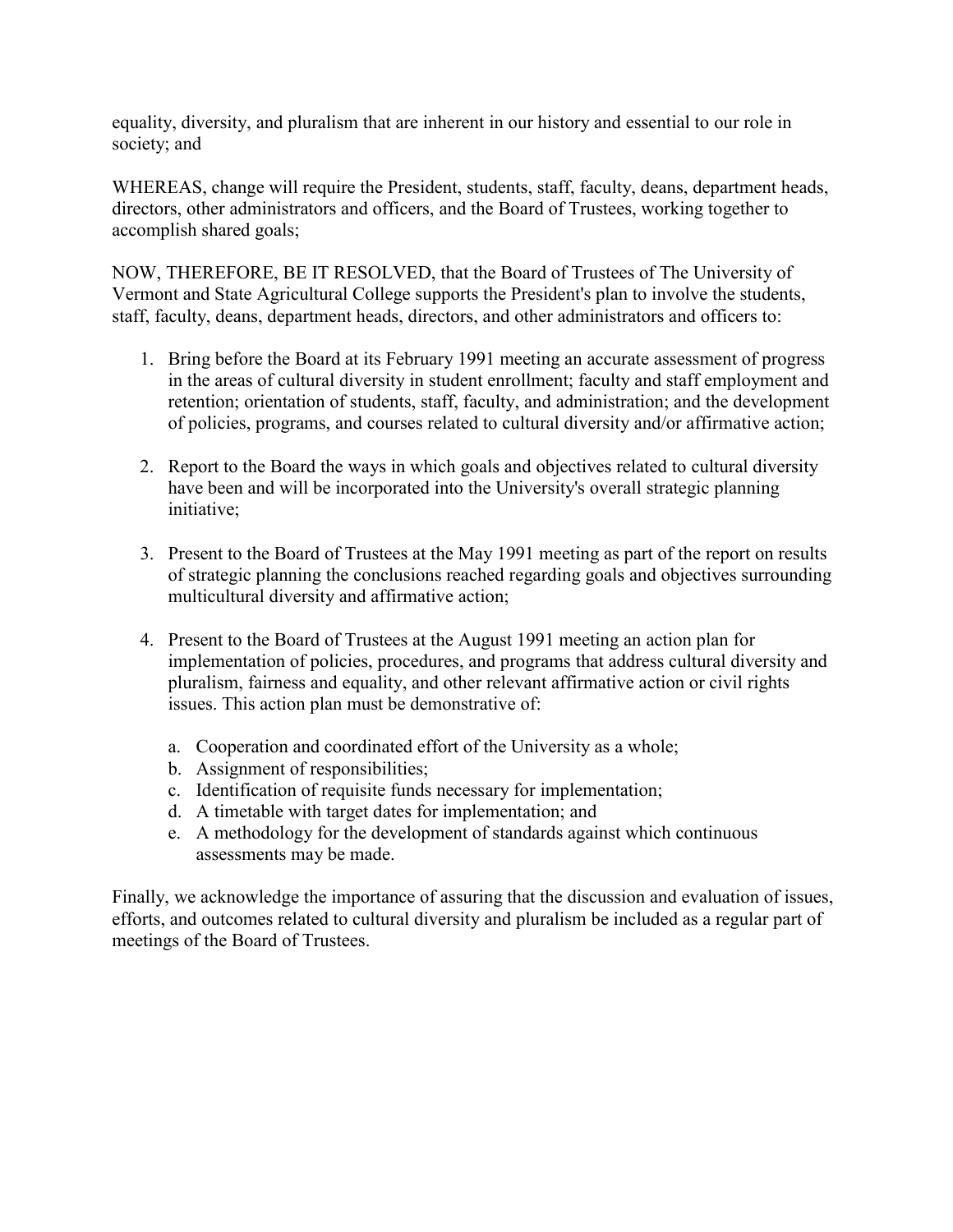#### **RESOLUTIONS PRESENTED TO THE BOARD OF TRUSTEES**

#### **October 26, 1990**

#### <span id="page-5-0"></span>**AUDIT COMMITTEE**

#### **Acceptance of Fiscal Year 1990 Audit**

WHEREAS, the books and accounts of The University of Vermont and State Agricultural College for the fiscal year ended June 30, 1990, have been audited by Coopers and Lybrand, Certified Public Accountants, under the supervision of the Auditor of Accounts, State of Vermont, and the report of such audit published in detail in accordance with 16, V.S.A., Section  $2281(a)$ ;

BE IT RESOLVED, that in accordance with authorization contained in the Bylaws, the Board hereby accepts such audit in lieu of the annual audit, and that the same be considered as the report of the Audit Committee.

#### **EDUCATIONAL POLICY COMMITTEE**

#### **Staff Actions**

RESOLVED, that the Board of Trustees receives the list of staff actions (including full-time faculty reappointments and promotions effective 1991 and 1992) and approves leaves of absence noted on page 11 of the staff action list.

#### **Approval of Degrees**

RESOLVED, that the Board of Trustees approves the awarding of degrees to those students who have completed degree requirements and who have been recommended by their respective deans and approved by the Faculty Senate.

#### **Correction of Date of Degree**

RESOLVED, that the Board of Trustees approves the correction in the awarding of the degree of Master of Education to Michelle Correia from March 1990 to October 1989.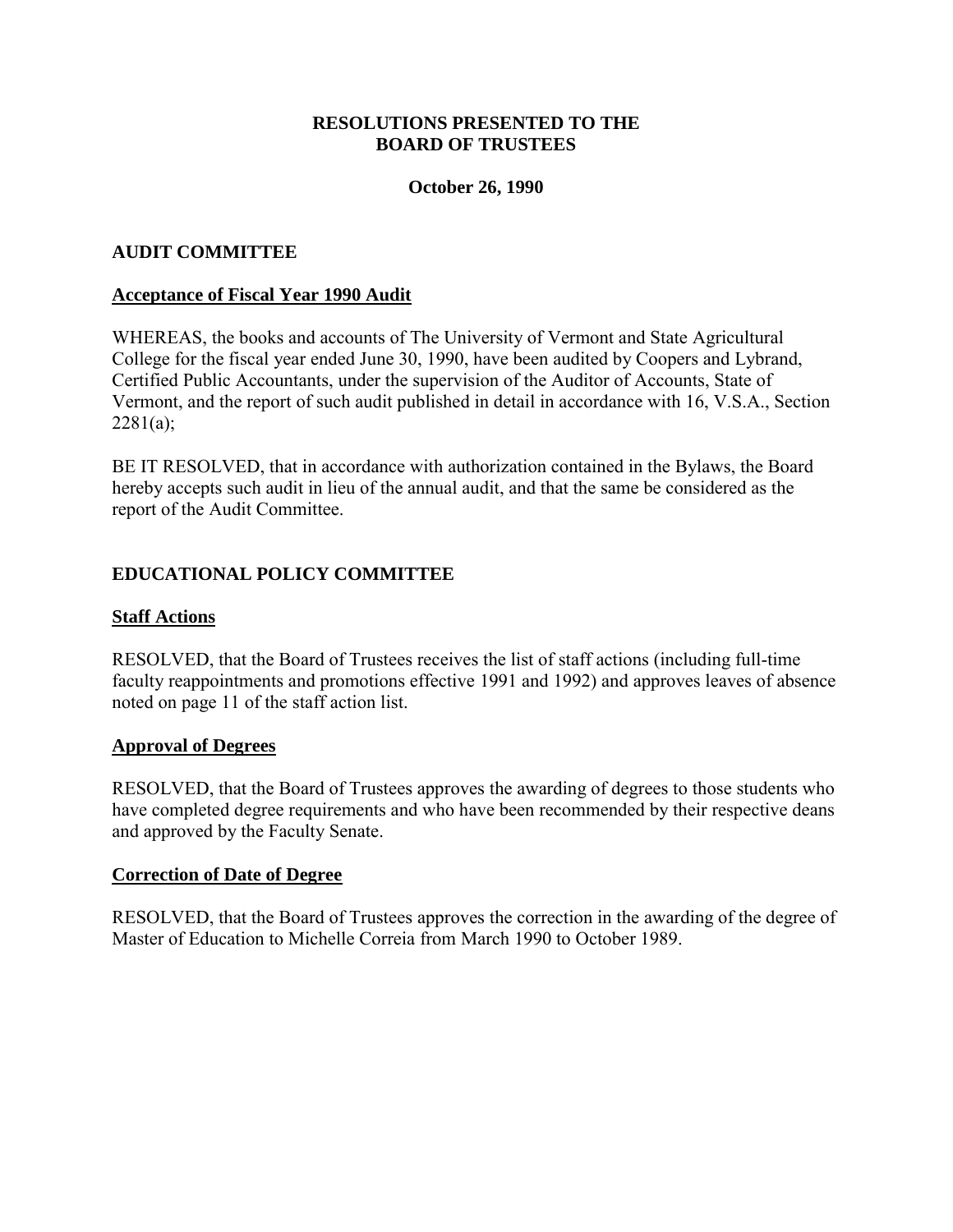## <span id="page-6-0"></span>**ALUMNI AFFAIRS, GOVERNMENT RELATIONS, AND DEVELOPMENT COMMITTEE**

# **Affirmation of Support for Campaign for UVM**

WHEREAS, The University of Vermont and State Agricultural College is entering its third century as an institution dedicated to liberal education, scholarship, teaching, and service; and

WHEREAS, the University's hard-earned reputation as one of the country's finest small comprehensive universities is continually challenged by the demands of the future; and

WHEREAS, the University's vision for its programs and educational initiative must address the reality of an era of increasing competition for top students and faculty, and of higher education costs; and

WHEREAS, for the University to sustain its excellence in teaching, scholarship, and service and to develop new programs and educational initiatives requires a bold, imaginative funding approach;

NOW, THEREFORE, BE IT RESOLVED, that the Board of Trustees commits The University of Vermont to the Campaign for UVM with a goal of \$100 million and affirms its support for a belief in this campaign, the University's first comprehensive fund-raising campaign.

## **Commendation of Ronald D. Suiter**

BE IT RESOLVED, that the Board of Trustees of The University of Vermont celebrates the whole-hearted and long-lasting commitment to the goals of higher education reflected in the life of Ronald D. Suiter. In his two and a half years as Vice President for Development and Alumni Relations, he set the course for UVM's first comprehensive campaign and brought it more than half-way toward its \$100 million goal. The University of Vermont has been permanently strengthened by his work, and we commend his extraordinary dedication and recognize his contributions.

## **BUILDINGS AND GROUNDS COMMITTEE**

## **Fiscal Year 1992 State Capital Appropriation Request**

RESOLVED, that the President be and hereby is authorized to request from the Governor and the Legislature of the State of Vermont \$6,300,000 for the fiscal year 1992 for the following capital expenditures (in priority order):

| 1. Lafayette Hall Renovation               | \$3,000,000 |
|--------------------------------------------|-------------|
| 2. Risk Management/Safety                  |             |
| - Environmental Safety Facility            | 2,000,000   |
| 3. Exterior Rehabilitation, Stabilization, |             |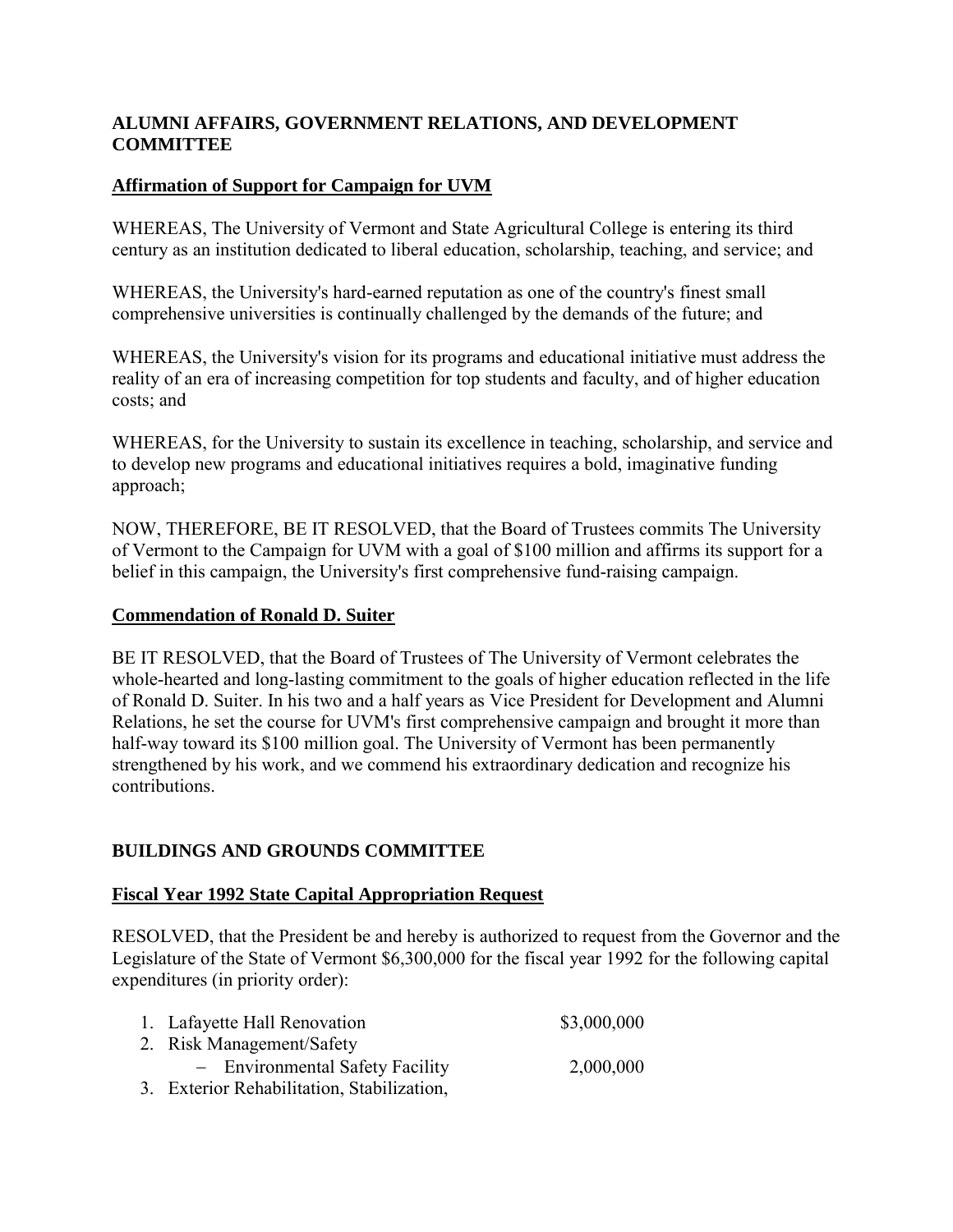<span id="page-7-0"></span>

| and Infrastructure Improvements<br>4. Architectural/Engineering Planning: | 500,000     |
|---------------------------------------------------------------------------|-------------|
| Pomeroy Hall, Williams Hall, Given Medical                                | 800,000     |
| Total FY 1992                                                             | \$6,300,000 |

#### **Authorization for Construction of Stafford Hall**

RESOLVED, that the President or Interim Vice President for Administration be authorized to execute any and all documents necessary and appropriate for the construction of the Robert T. Stafford Hall.

### **License Agreement to Lake Champlain Housing Development Corporation, Town of Williston**

WHEREAS, the University is owner of property located northeasterly of Williston Village and northerly of U.S. Route 2 in the Town of Williston; and

WHEREAS, the Lake Champlain Housing Development Corporation is in the process of acquiring French Hill Manor Trailer Park, which adjoins the University property on the south, and a survey; of the property indicates that two of the existing mobile homes, numbers 6 and 7, are located partially on University property; and

WHEREAS, the University is willing to grant a license agreement, on terms agreeable to the University and to the Lake Champlain Housing Development Corporation, for the purpose of allowing the mobile homes to be left in their present location;

BE IT FURTHER RESOLVED, that the Board of Trustees hereby authorizes the President or Interim Vice President for Administration to grant a license agreement to the Lake Champlain Development Corporation.

BE IT FURTHER RESOLVED, that George H. Davis, President, or Rayburn V. Lavigne, Interim Vice President for Administration, is authorized to execute any and all instruments necessary, proper, and desirable to accomplish said license agreement, and further that any officer of this corporation is hereby authorized to certify this resolution to whom it may concern.

## **Police Powers Legislation**

RESOLVED, that The University of Vermont and State Agricultural College, through its Board of Trustees, be authorized and empowered by the State of Vermont to establish a Department of Police Services, the qualified members of which shall exercise law enforcement powers under the supervision of the Department Director, for the purpose of protecting University students, personnel, property, or interests in accordance with the terms and conditions of the proposed legislation which is attached hereto and made a part hereof; and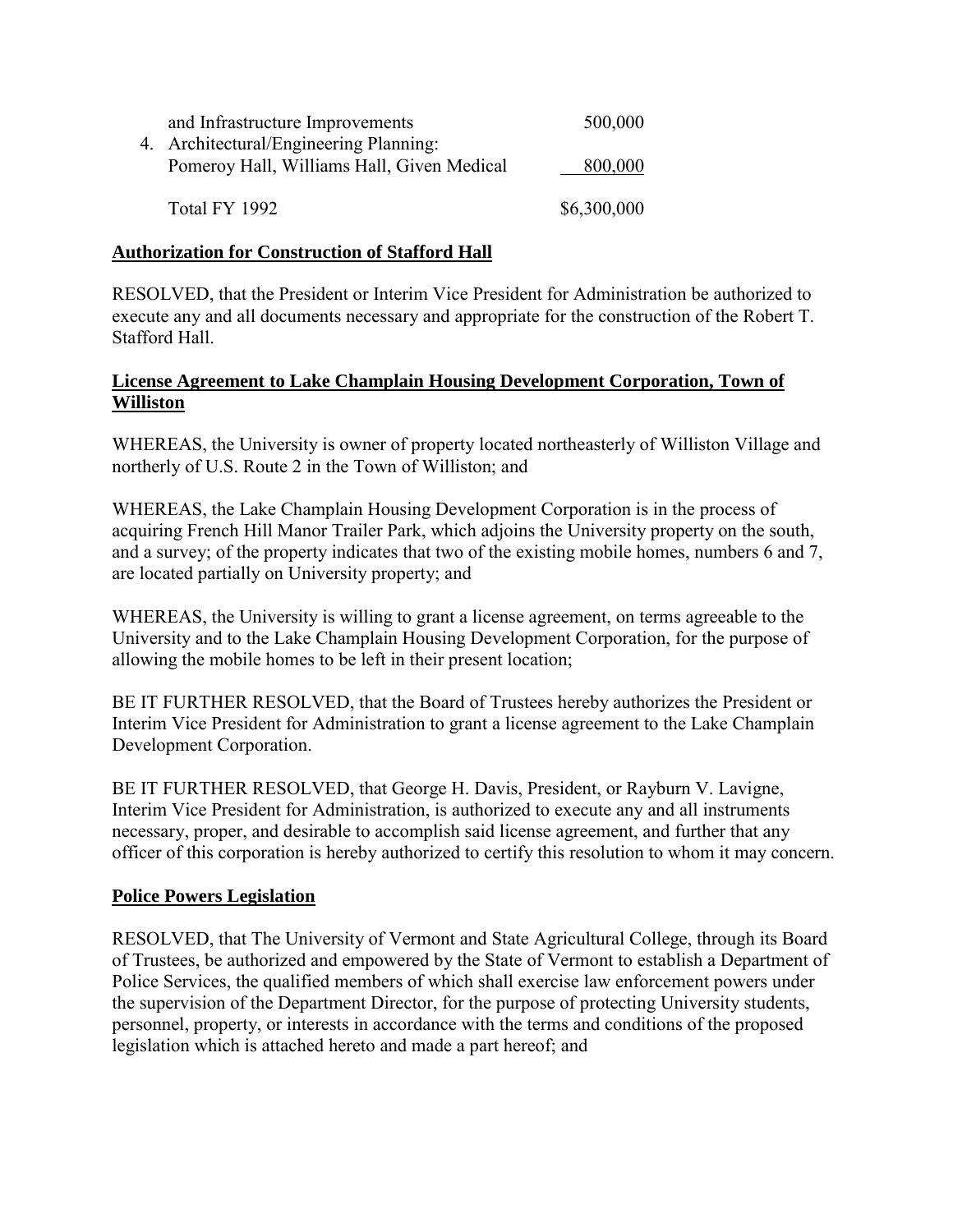<span id="page-8-0"></span>BE IT FURTHER RESOLVED, that the administration is authorized to seek sponsor(s) by which to submit the proposed legislation for approval during the next session of the General Assembly.

# **FINANCE AND BUDGET COMMITTEE**

# **Fiscal Year 1992 State Appropriation Request - General University, Morgan Horse Farm**

RESOLVED, that the President be, and hereby is, authorized to request from the Governor and the Legislature of the State of Vermont an appropriation for general operations of The University of Vermont in the amount of \$30,671,574 to support "current services" of the University, plus \$425,000 for the Extension Service, for a total request of \$31,096,574 for fiscal year 1992.

BE IT FURTHER RESOLVED, that the President be, and hereby is, authorized to request an appropriation for general operations of the Morgan Horse Farm of \$12,700 for fiscal year 1992.

## **1991 Summer Session Tuition**

RESOLVED, that the Board of Trustees hereby approves a tuition increase for the Summer Session from \$114 to \$132 per credit hour for in-state students and \$285 to \$313 per credit hour for out-of-state students, the increases to become effective with the 1991 Summer Session.

## **Acceptance of Gifts and Grants**

RESOLVED, that the Board of Trustees hereby accepts gifts in the amount of \$1,393,468.95 and grants in the amount of \$17,521,292.

## **FULL BOARD**

## **Signatory Authority**

## **Grants and Contracts**

RESOLVED, that effective October 26, 1990, the following officers of The University of Vermont are authorized to act on behalf of the University in approving grant and contract applications and agreements and requests for extensions and supplements: George H. Davis, President; Gerald P. Francis, Interim Provost; Rayburn V. Lavigne, Interim Vice President for Administration; George M. Happ, Interim Vice Provost; and Regina White, Director of Sponsored Programs. This authorization supersedes all previous resolutions.

## **Checks on University Accounts**

RESOLVED, that the Board of Trustees hereby authorizes only the following officers to sign checks drawn on the accounts of The University of Vermont: George H. Davis, President;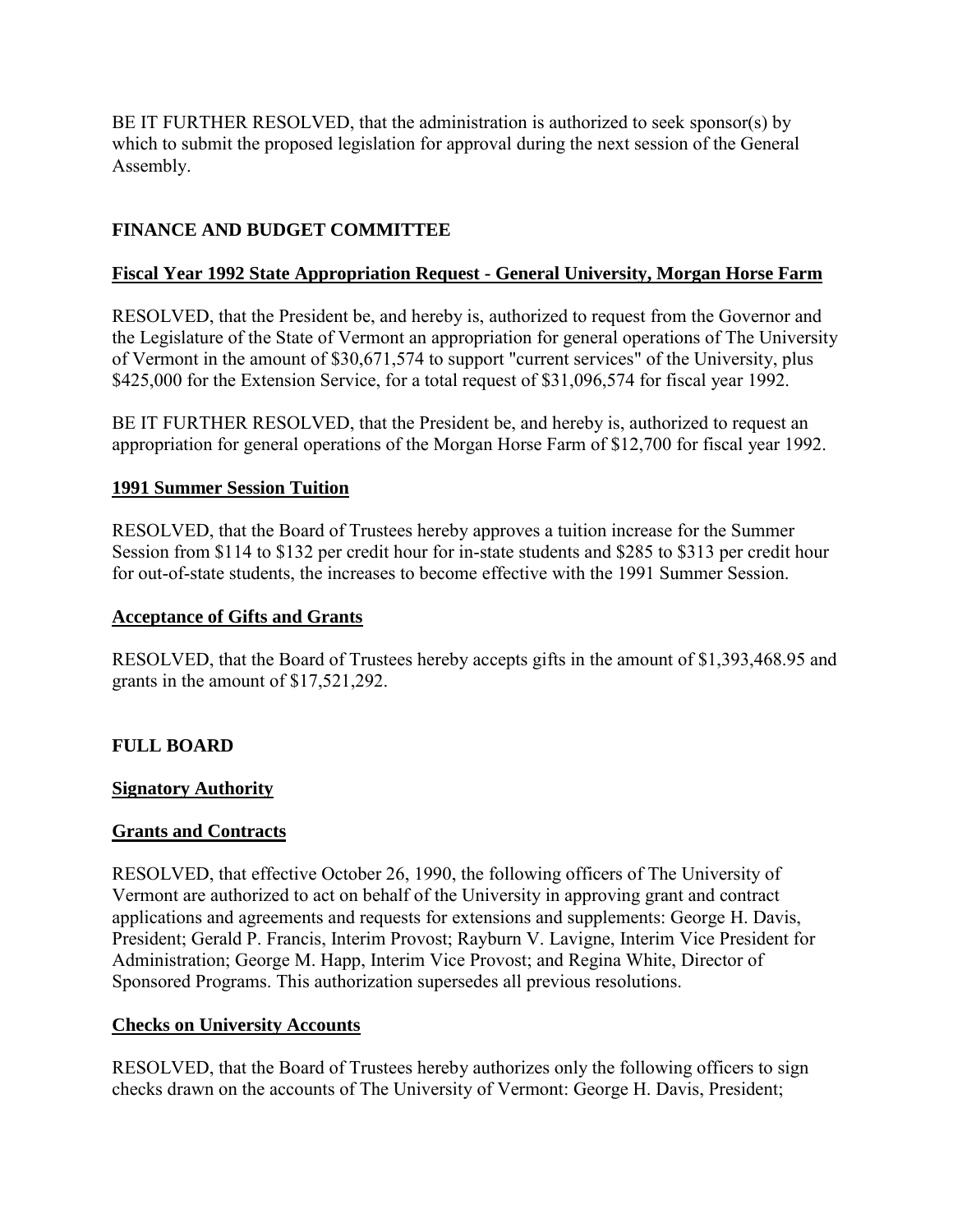<span id="page-9-0"></span>Rayburn V. Lavigne, Interim Vice President for Administration; Norman A. Blair, Assistant Vice President for Financial and Personnel Services; Charles L. Wolf, Treasurer; Kathleen Payne, Assistant Treasurer.

BE IT FURTHER RESOLVED, that Carol E. Scott, Accountant II for the Treasurer, is authorized to sign checks drawn on the accounts of the University up to a limit of \$10,000 per item. This resolution is to take effect October 26, 1990, and supersedes all previous authorizations.

# **UVM Pooled Income Fund**

WHEREAS, the Board of Trustees has appointed The University of Vermont and State Agricultural College as the custodian for securities held in connection with the UVM Pooled Income Fund; and

WHEREAS, from time to time documents relating to securities transfers, purchases, and sales are required in connection with the operation of this fund;

BE IT RESOLVED, that George H. Davis, President; Rayburn V. Lavigne, Interim Vice President for Administration; Norman A. Blair, Assistant Vice President for Financial and Personnel Services; Charles L. Wolf, Treasurer, and Kathleen Payne, Assistant Treasurer; are hereby authorized to execute any and all instruments necessary, proper, and desirable for that purpose, and further that any officer; of this corporation is hereby authorized to certify this resolution to whom it may concern. This resolution is to take effective October 26, 1990; and supersedes all previous authorizations.

## **Charitable Trusts**

WHEREAS, The University of Vermont and State Agricultural College is named Trustee for certain charitable trusts of which the University is named as final beneficiary; and

WHEREAS, from time to time documents relating to securities transfers, purchases, and sales are required in connection with the operation of these trusts;

BE IT RESOLVED, that George H. Davis, President; Rayburn V. Lavigne, Interim Vice President for Administration; Norman A. Blair, Assistant Vice President for Financial and Personnel Services; Charles L. Wolf, Treasurer; and Kathleen Payne, Assistant Treasurer; are hereby authorized to execute any and all instruments necessary, proper, and desirable for these purposes, and further that any officer of this corporation is hereby authorized to certify this resolution to whom it may concern. This resolution is to take effect October 26, 1990, and supersedes all previous authorizations.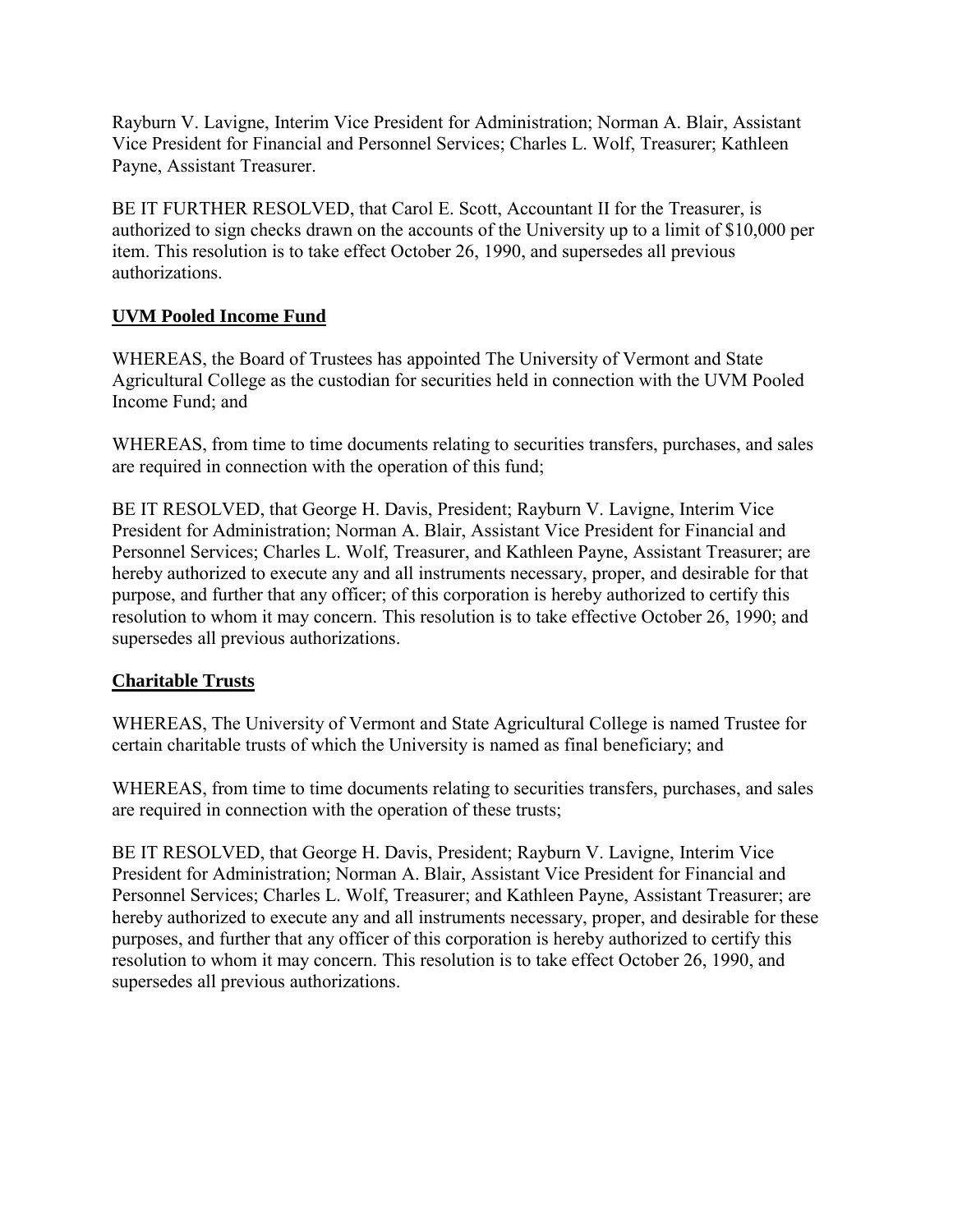## <span id="page-10-0"></span>**Endowment Funds**

WHEREAS, the Board of Trustees has fiduciary responsibility for The University of Vermont and State Agricultural College Consolidated Endowment Funds, The University of Vermont Trust, and certain Separately Invested Endowment Funds; and

WHEREAS, from time to time documents relating to securities transfers, purchases, and sales are required in connection with the operation of these funds;

BE IT RESOLVED, that George H. Davis, President; Rayburn V. Lavigne, Interim Vice President for Administration; Norman A. Blair, Assistant Vice President for Financial and Personnel Services; Charles L. Wolf, Treasurer; and Kathleen Payne, Assistant Treasurer; are hereby authorized to execute any and all instruments necessary, proper, and desirable for these purposes, and further that any officer of this corporation is hereby authorized to certify this resolution to whom it may concern. This resolution is to take effect October 26, 1990, and supersedes all previous authorizations.

#### **Cash Management**

WHEREAS, the Board of Trustees desires the prudent management of University of Vermont cash which requires the purchase and sale of cash equivalent instruments as specifically mentioned in the "Statement of Investment Objectives and Policies Related to Cash Balances" adopted by the Board of Trustees Investment Committee on October 6, 1989;

BE IT RESOLVED, upon the written approval or direction of Rayburn V. Lavigne, Interim Vice President for Administration, or Norman A. Blair, Assistant Vice President for Financial and Personnel Services, Charles L. Wolf, Treasurer, or Kathleen Payne, Assistant Treasurer, may and are hereby authorized to execute any and all instruments necessary, proper, and desirable for that purpose, and further that any officer of this corporation is hereby authorized to certify this resolution to whom it may concern. This resolution is to take effect October 26, 1990.

### **Converting on October 31, 1990, the Interest Rate on the Telecommunications System Bonds, Series 1984 of The University of Vermont and State Agricultural College to a Fixed Interest Rate and Advance Refunding Said Bonds**

## **Report of Joint Committee on Honorary Degrees**

RESOLVED, that the President be and hereby is authorized to offer and confer honorary degrees at the 1991 Commencement and at the 1991 UVM Bicentennial to those individuals recommended by the Joint Committee on Honorary Degrees.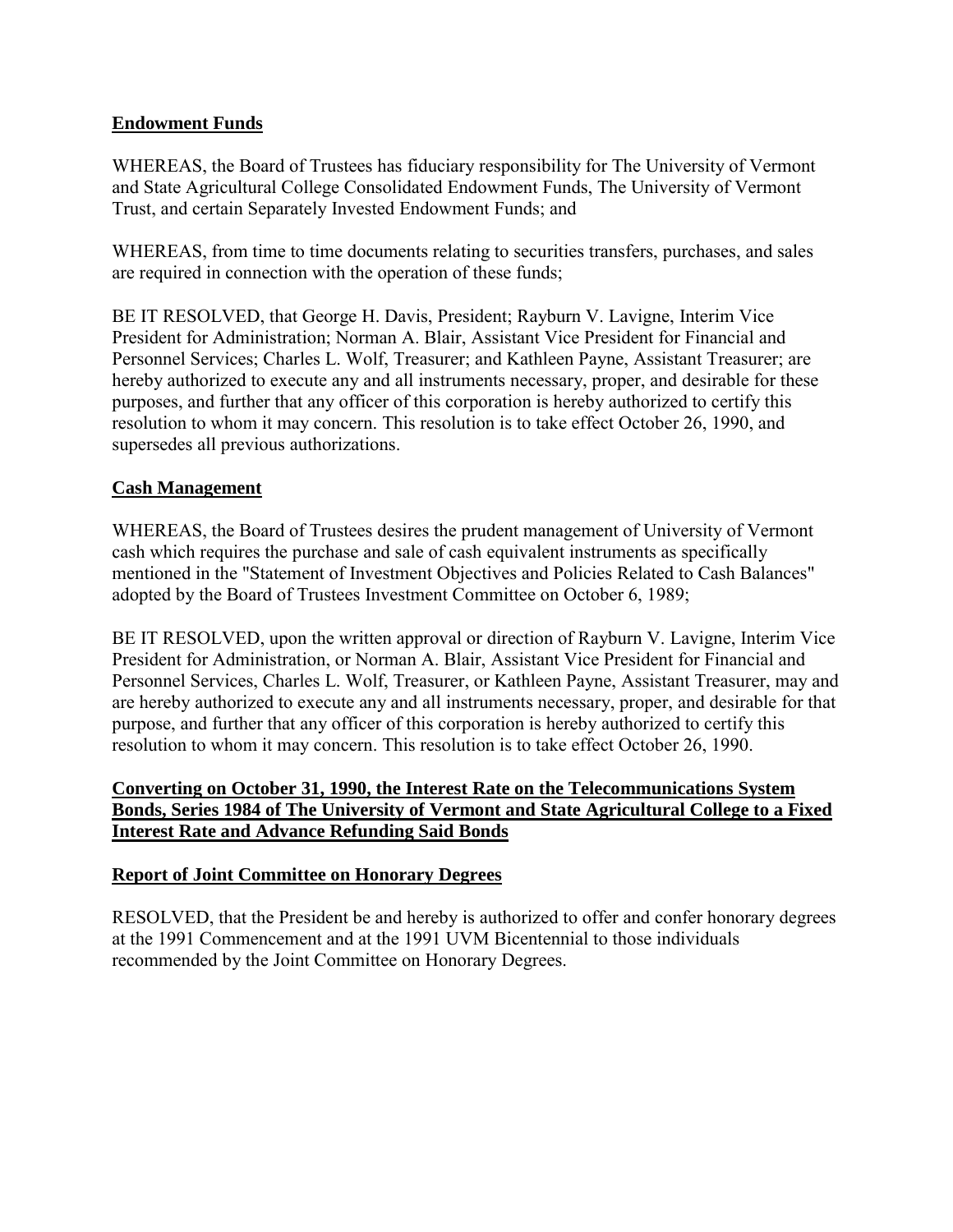### **RESOLUTIONS PRESENTED TO THE BOARD OF TRUSTEES**

#### **August 16, 1990**

#### <span id="page-11-0"></span>**INVESTMENT COMMITTEE**

#### **Committee on Socially Responsible Investing**

WHEREAS, on March 7, 1987, the Board of Trustees accepted the report of the Investment Committee which included an adopted "Policy Statement on Moral, Social, and Ethical Considerations in Investment;" and

WHEREAS, that same report included convening a balanced Committee on Socially Responsible Investing consisting of an individual appointed by the President of the University, a member of the faculty appointed by the Chair of the Faculty Senate, a member of the staff appointed by the Chair of the Staff Council, a student appointed by the President of the Student Association, and a trustee, to serve as Chair, by the Chair of the Investment Committee of the Board of Trustees, and the Treasurer to be an ex officio nonvoting member of the Committee; and

WHEREAS, the number of moral, social, and ethical considerations affecting corporate matters and proxies has grown, the size of the University's portfolio and number of investment managers has increased;

BE IT RESOLVED, that the Committee on Socially Responsible Investing be expanded from five to nine members: two Trustees (one to serve as Chair and one as Vice Chair) appointed by the Chair of the Board of Trustees; two faculty members (from different colleges or schools) appointed by the Chair of the Faculty Senate; two students (from different classes), one appointed by the President of the Student Association and one appointed by the Vice President for Student Affairs; two staff members (from different administrative units) appointed by the President of Staff Council; and one administrative officer appointed by the President; and the Treasurer to be an ex officio nonvoting member of the Committee.

BE IT FURTHER RESOLVED, that the Committee on Socially Responsible Investing shall schedule six regular meetings per year, one four weeks before each of the regular four Board of Trustees' meetings and two special meetings.

#### **Participation in The Common Fund**

RESOLVED, that:

1. The Treasurer is authorized to enter into a Trust Agreement with the Philadelphia National Bank for the purpose of arranging for the management of that portion of University of Vermont and State Agricultural College funds which are normally invested in short-tointermediate term, fixed dollar securities. The Treasurer or Assistant Treasurer in his or her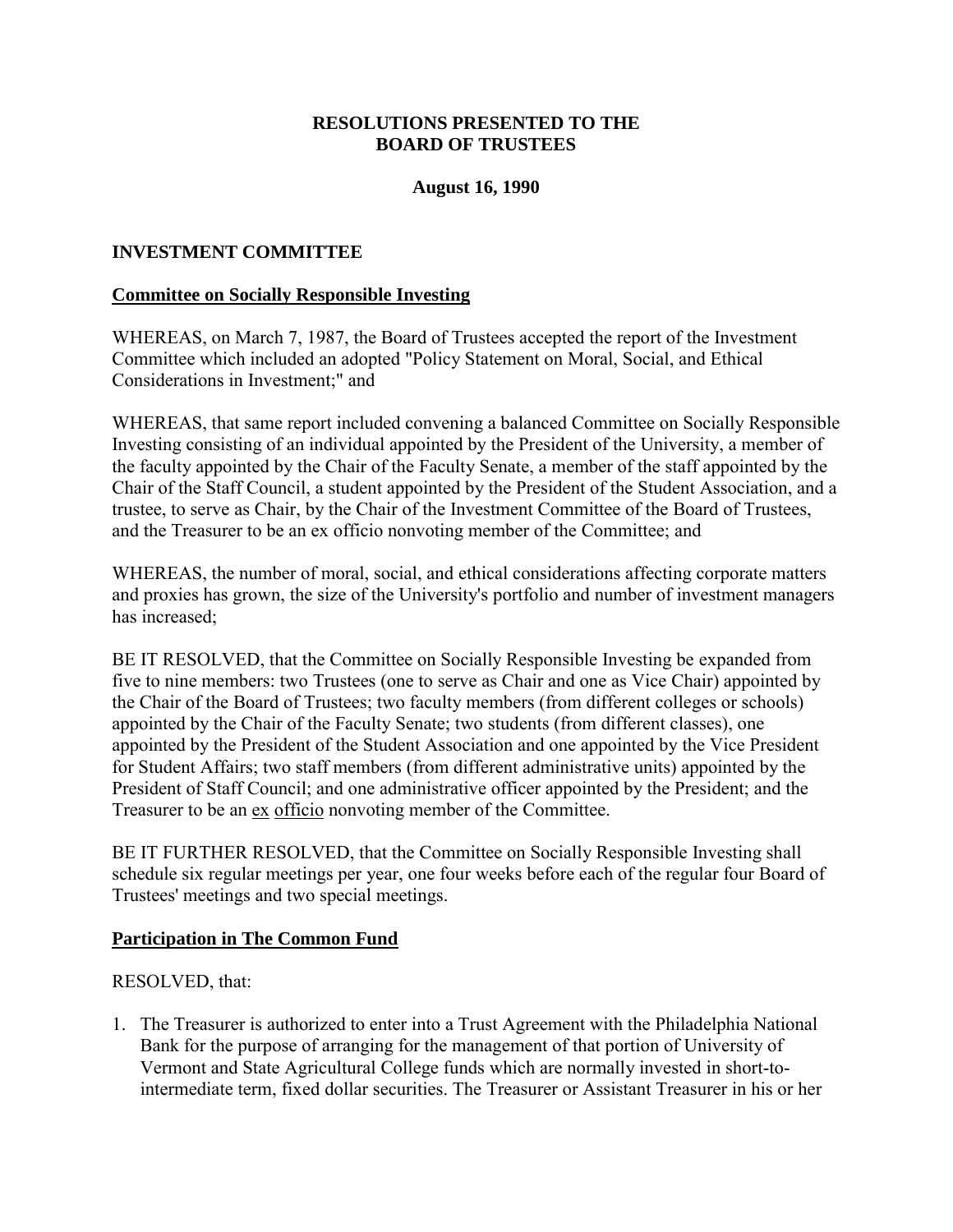<span id="page-12-0"></span>discretion may from time to time deposit such funds with the Philadelphia National Bank with the understanding that the Bank will invest these funds in The Common Fund for Short-Term Investments under the terms set forth in the plan dated September 9, 1974. The persons named below are authorized in respect of this institution's investments under said Trust Agreement to make deposits and withdrawals, to give instructions to and otherwise effect transactions with The Philadelphia National Bank, subject to the understanding that their authorization to withdraw funds is limited to instructions to remit such withdrawals to a bank to deposit to the credit of the University of Vermont and State Agricultural College in that bank: Norman A. Blair, Assistant Vice President for Financial and Personnel Services; Charles L. Wolf, Treasurer; Kathleen Payne, Assistant Treasurer.

- 2. A special deposit account in the name of this institution to be entitled "University of Vermont and State Agricultural College Special Account for Disbursement of Short-Term Investment Funds (Special Account)" be hereby established or maintained with the Philadelphia National Bank (the "Bank") solely for the purpose of disbursing funds withdrawn from this institution's funds and assets held in trust by the Bank under Trust Agreement dated August 17, 1990, between this institution and the Bank (the "Trust Fund").
- 3. All checks drawn on or payable against the Special Account shall be signed by any one of the following persons whose offices or positions are set forth: Norman A. Blair, Assistant Vice President for Financial and Personnel Services; Charles L. Wolf, Treasurer; Kathleen Payne, Assistant Treasurer.
- 4. The Bank is hereby authorized and directed to pay all checks signed by the persons named in the immediately preceding paragraph and that, upon the presentation of any check or checks for payment against the Special Account, the Bank is hereby requested and authorized to make withdrawals from the Trust Fund in the amount of the checks so presented and to deposit such amount in said Special Account for the purpose of providing funds in said account for honoring· such check or checks.
- 5. The Assistant Secretary, Lee B. Liggett, is hereby directed to file with the Bank a certified copy of this resolution and a list of the persons named in item 3 above together with specimens of their signatures; and
- 6. This resolution shall amend or supersede any prior resolutions concerning the subject matter hereof to the extent inconsistent herewith and that this resolution shall continue in full force and effect until amended, superseded, or rescinded by further resolution and written notice thereof has been received by the Bank.

## **EDUCATIONAL POLICY COMMITTEE**

## **Staff Actions**

RESOLVED, that the Board of Trustees receives the list of staff actions and approves leaves of absence noted on page 9 of the staff action list.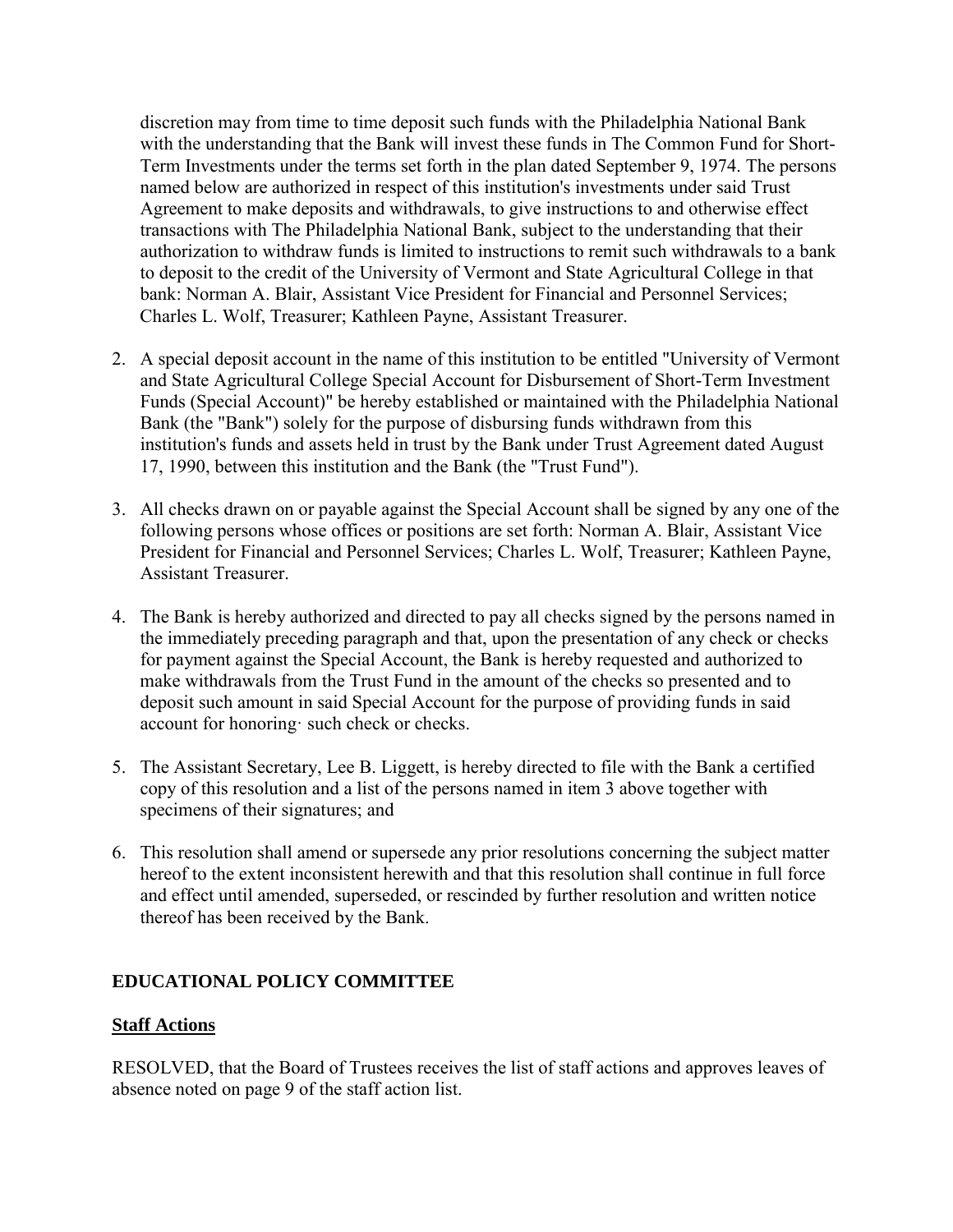## <span id="page-13-0"></span>**Creation of Department of Public Administration**

RESOLVED, that the Board of Trustees approves the creation of a Department of Public Administration within the School of Business Administration beginning with the fall 1990 semester.

### **Creation of Degree B.S. in Natural Resources**

RESOLVED, that the Board of Trustees approves the creation of the degree Bachelor of Science in Natural Resources beginning with the fall 1990 semester.

#### **Creation of Degree M.S. in Water Resources**

RESOLVED, that the Board of Trustees approves the creation of the degree Master of Science in Water Resources beginning with the fall 1990 semester.

# **BUILDINGS AND GROUNDS COMMITTEE**

## **Deed of Easement for Power and Telephone Lines to Central Vermont Public Service Corporation and New England Telephone and Telegraph Company**

WHEREAS, the University is owner of property located at the Morgan Horse Farm in the Town of Weybridge; and

WHEREAS, the University desires and is willing to have Central Vermont Public Service Corporation and New England Telephone and Telegraph Company supply power and telephone service to the University's Morgan Horse Farm Complex, located in the Town of Weybridge; and

WHEREAS, the University is willing to grant a Deed of Easement 25' wide to Central Vermont Public Service Corporation and New England Telephone and Telegraph Company for the installation, operation, and maintenance of the power and telephone service between pole 19-2 underground to PM 19-3;

BE IT RESOLVED, that the Board of Trustees hereby authorizes the President or Senior Vice President or Interim Provost, to grant a Deed of Easement for power and telephone lines to Central Vermont Public Service Corporation and New England Telephone and Telegraph Company.

BE IT FURTHER RESOLVED, that George H. Davis, President; or Ben R. Forsyth, Senior Vice President; or Gerald P. Francis, Interim Provost; is authorized to execute any and all instruments necessary, proper, and desirable for that purpose and further that any officer of this corporation is hereby authorized to certify this resolution to whom it may concern.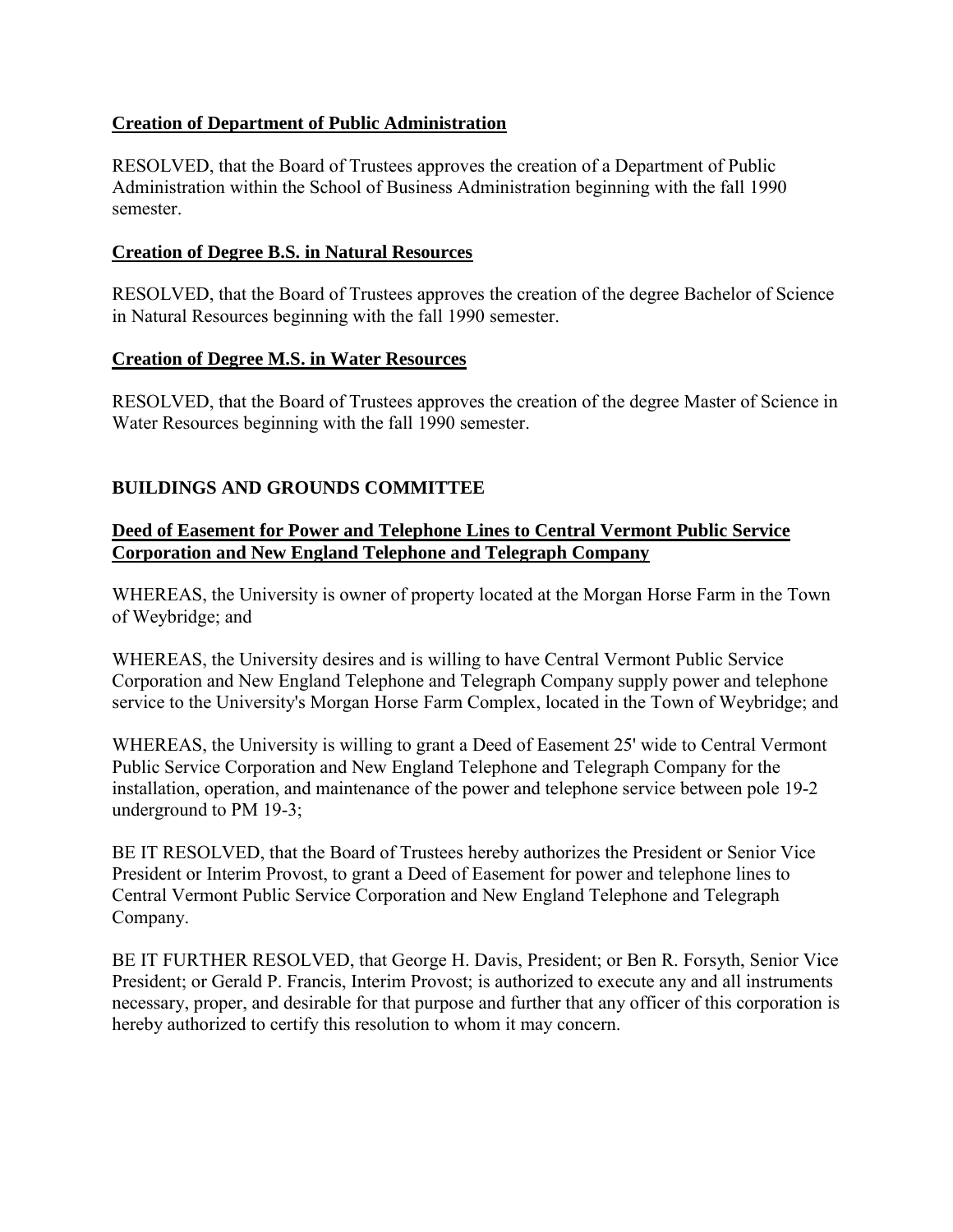## <span id="page-14-0"></span>**Deed of Easement for Right-of-Way to Town of Colchester**

WHEREAS, the University is owner of property located at Fort Ethan Allen in the Town of Colchester; and

WHEREAS, the University desires and is willing to convey a right-of-way to the Town of Colchester along the portion of property that runs to the center line of pavement of Ethan Allen Avenue in the Town of Colchester located on GSA Parcel 17A;

BE IT RESOLVED, that the Board of Trustees hereby authorizes the President or Senior Vice President or Interim Provost, to grant a Quitclaim Deed for the right-of-way to the Town of **Colchester** 

BE IT FURTHER RESOLVED, that George H. Davis, President; or Ben R. Forsyth, Senior Vice President; or Gerald P. Francis, Interim Provost; is authorized to execute any and all instruments necessary, proper, and desirable for that purpose and further that any officer of this corporation is hereby authorized to certify this resolution to whom it may concern.

#### **License Agreement to Burlington Country Club**

WHEREAS, the University is owner of property in the City of Burlington which adjoins the Burlington Country Club property between South Prospect Street and Spear Street; and

WHEREAS, the Burlington Country Club desires to relocate, construct, and maintain the first tee on University property northerly of the line between monument 119 and monument 120; and

WHEREAS, the University is willing to grant a license agreement to the Burlington Country Club for their relocation, construction, and maintenance of the first tee. In exchange the Burlington Country Club shall allow the University to construct storm water improvements southerly of the line between monument 119 and monument 120, and easterly of the line between monument 120 and monument 121, and other conditions as necessary.

BE IT RESOLVED, that the Board of Trustees hereby authorizes the Senior Vice President or Interim Provost to grant a license agreement to the Burlington Country Club.

BE IT FURTHER RESOLVED, that Ben R. Forsyth, Senior Vice President; or Gerald P. Francis, Interim Provost; is authorized to execute any and all instruments necessary, proper, and desirable for that purpose and further that any officer of this corporation is hereby authorized to certify this resolution to whom it may concern.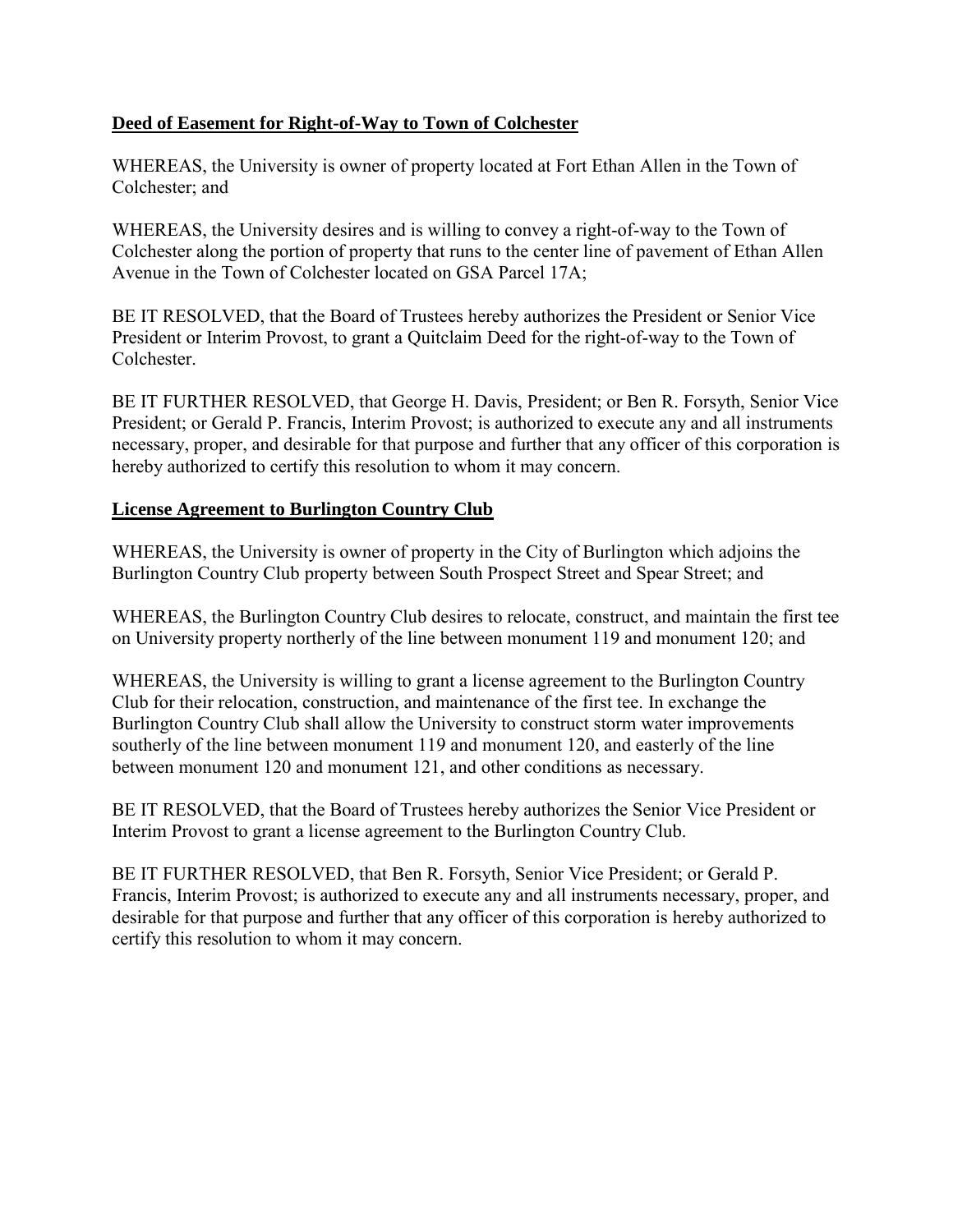## <span id="page-15-0"></span>**FINANCE AND BUDGET COMMITTEE**

### **Acceptance of Gifts and Grants**

RESOLVED, that the Board of Trustees hereby accepts gifts in the amount of \$1,393, 468.95 and grants in the amount of \$17,521,292.

## **FULL BOARD**

#### **Changes in Signatory Authority**

**Checks on University Accounts**. RESOLVED, that the Board of Trustees hereby authorizes only the following officers to sign checks drawn on the accounts of The University of Vermont: George H. Davis, President; Norman A. Blair, Assistant Vice President for Financial and Personnel Services; Charles L. Wolf, Treasurer; Kathleen Payne, Assistant Treasurer.

BE IT FURTHER RESOLVED, that Carol E. Scott, Accountant II for the Treasurer, is authorized to sign checks drawn on the accounts of the University up to a limit of \$10,000 per item. This resolution is to take effect August 17, 1990, and supersedes all previous authorizations.

**Purchase/Order Checks**. RESOLVED, that the Board of Trustees hereby authorizes the following officers of The University of Vermont to execute purchase/order checks on behalf of the University: Charles L. Wolf, Treasurer; Kathleen Payne, Assistant Treasurer; Gene Stephens, Director of Purchasing; Barbara J. Walker, Associate Director of Purchasing; C. Hosmer Graham, Bookstore Manager; Barbara A. Fortin, Business Manager; and Frances K. Streeter, Book Manager. This resolution is to take effect August 17, 1990, and supersedes all previous authorizations.

**UVM Pooled Income Fund**. WHEREAS, the Board of Trustees has appointed The University of Vermont and State Agricultural College as the custodian for securities held in connection with the UVM Pooled Income Fund; and

WHEREAS, from time to time documents relating to securities transfers, purchases, and sales are required in connection with the operation of this fund;

BE IT RESOLVED, that George H. Davis, President; Norman A. Blair, Assistant Vice President for Financial and Personnel Services; Charles L. Wolf, Treasurer; and Kathleen Payne, Assistant Treasurer; are hereby authorized to execute any and all instruments necessary, proper, and desirable for that purpose, and further that any officer of this corporation is hereby authorized to certify this resolution to whom it may concern. This resolution is to take effect August 17, 1990, and supersedes all previous authorizations.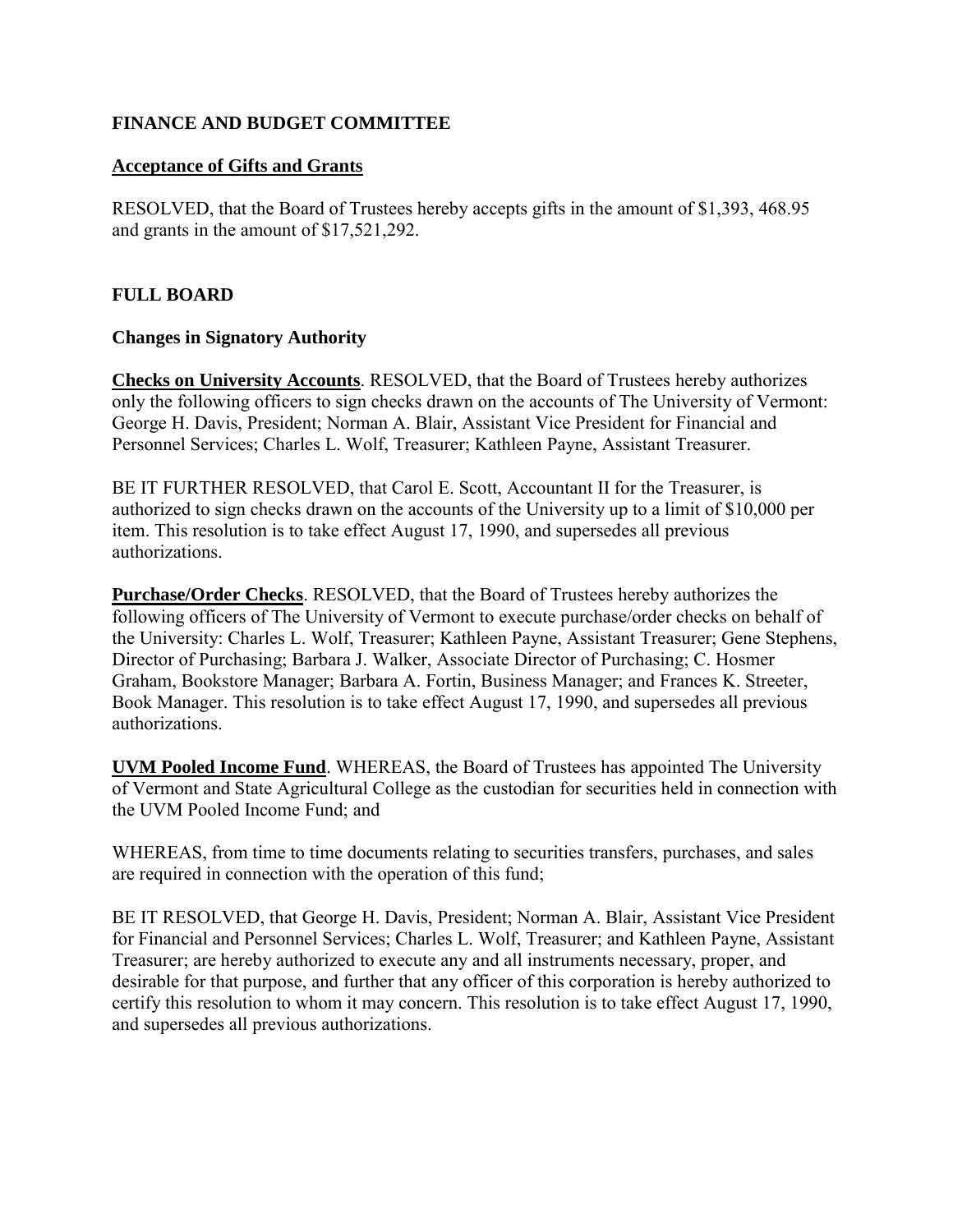<span id="page-16-0"></span>**Charitable Trusts**. WHEREAS, the University of Vermont and State Agricultural College is named Trustee for certain charitable trusts of which the University is named as final beneficiary; and

WHEREAS, from time to time documents relating to securities transfers, purchases, and sales are required in connection with the operation of these trusts;

BE IT RESOLVED, that George H. Davis, President; Norman A. Blair, Assistant Vice President for Financial and Personnel Services; Charles L. Wolf, Treasurer; and Kathleen Payne, Assistant Treasurer; are hereby authorized to execute any and all instruments necessary, proper, and desirable for these purposes, and further that any officer of this corporation is hereby authorized to certify this resolution to whom it may concern. This resolution is to take effect August 17, 1990, and supersedes all previous authorizations.

**Endowment Funds**. WHEREAS, the Board of Trustees has fiduciary responsibility for The University of Vermont and State Agricultural College Consolidated Endowment Funds, The University of Vermont Trust, and certain Separately Invested Endowment Funds; and

WHEREAS, from time to time documents relating to securities transfers, purchases, and sales are required in connection with the operation of these funds;

BE IT RESOLVED, that George H. Davis, President; Norman A. Blair, Assistant Vice President for Financial and Personnel Services; Charles L. Wolf, Treasurer; and Kathleen Payne, Assistant Treasurer; are hereby authorized to execute any and all instruments necessary, proper, and desirable for these purposes, and further that any officer of this corporation is hereby authorized to certify this resolution to whom it may concern. This resolution is to take effect August 17, 1990, and supersedes all previous authorizations.

## **Establishment of Account with First Vermont Bank**

WHEREAS, The University of Vermont's Southern Vermont Continuing Education Center (the Center) in Brattleboro, Vermont, works within communities and with other educational providers in Windham, Windsor, Rutland, and Bennington counties to provide local logistical support for Evening Division and Summer Session activities offered in southern Vermont; and

WHEREAS, it is necessary to safeguard cash collected for tuition and fees collected from courses offered in southern Vermont; and to control and expedite tuition refunds for courses cancelled by the Center;

BE IT RESOLVED, that Charles L. Wolf, Treasurer, is authorized to open a depository account with First Vermont Bank in Brattleboro, Vermont, for the purpose of receiving cash deposits from tuition and fees collected.

BE IT FURTHER RESOLVED, the following officers are authorized to sign checks drawn on the First Vermont Bank account: Charles L. Wolf, Treasurer; Kathleen Payne, Assistant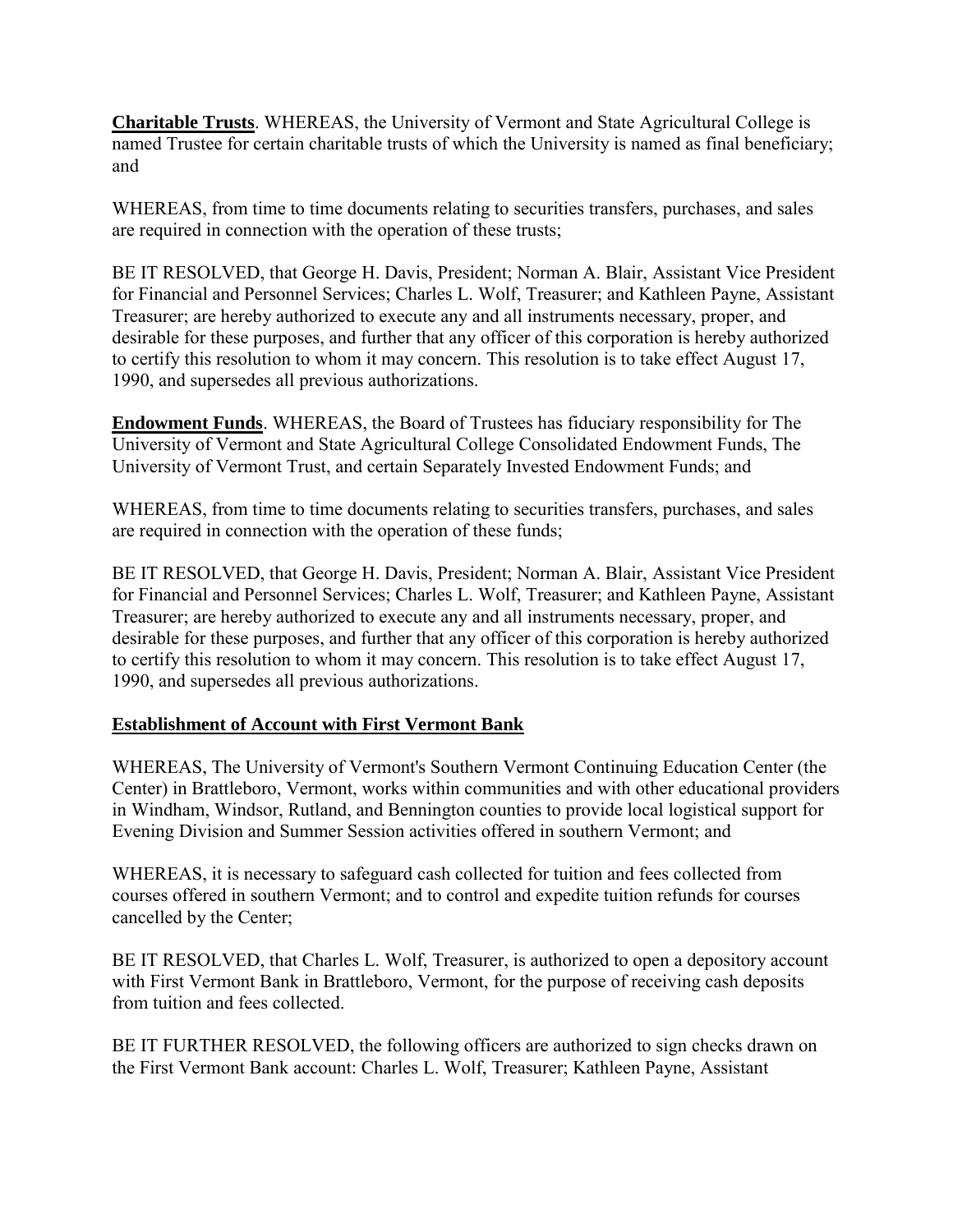<span id="page-17-0"></span>Treasurer; Jeanette K. White, Regional Continuing Education Coordinator; and Edward S. Twardy, Director of Continuing Education.

# **Grants and Contracts**

RESOLVED, that effective August 16, 1990, the following officers of The University of Vermont are authorized to act on behalf of the University in approving grant and contract applications and agreements and requests for extensions and supplements: George H. Davis, President; Ben R. Forsyth, Senior Vice President; Gerald P. Francis, Interim Provost; George M. Happ, Interim Vice Provost; and Regina White, Director of Sponsored Programs. This authorization supersedes all previous resolutions.

# **Joint Committee on Honorary Degrees**

RESOLVED, that the President be and hereby is authorized to offer and confer honorary degrees at the 1991 Commencement and at the 1991 UVM Bicentennial to those individuals recommended by the Joint Committee on Honorary Degrees.

# **Addendum: From the Finance and Budget Committee Regarding Acceptance of Report of the Subcommittee on Compensation**

RESOLVED, that the Board of Trustees accepts the report of the Trustee Subcommittee on Compensation and requests that a standing subcommittee of the Finance and Budget Committee be established consisting of trustee, administrative, faculty, and staff representatives (and others deemed appropriate by the Chair and President) to study the recommendations of the Subcommittee and to bring back to the Board at its February meeting an action plan addressing the issues raised by the Subcommittee.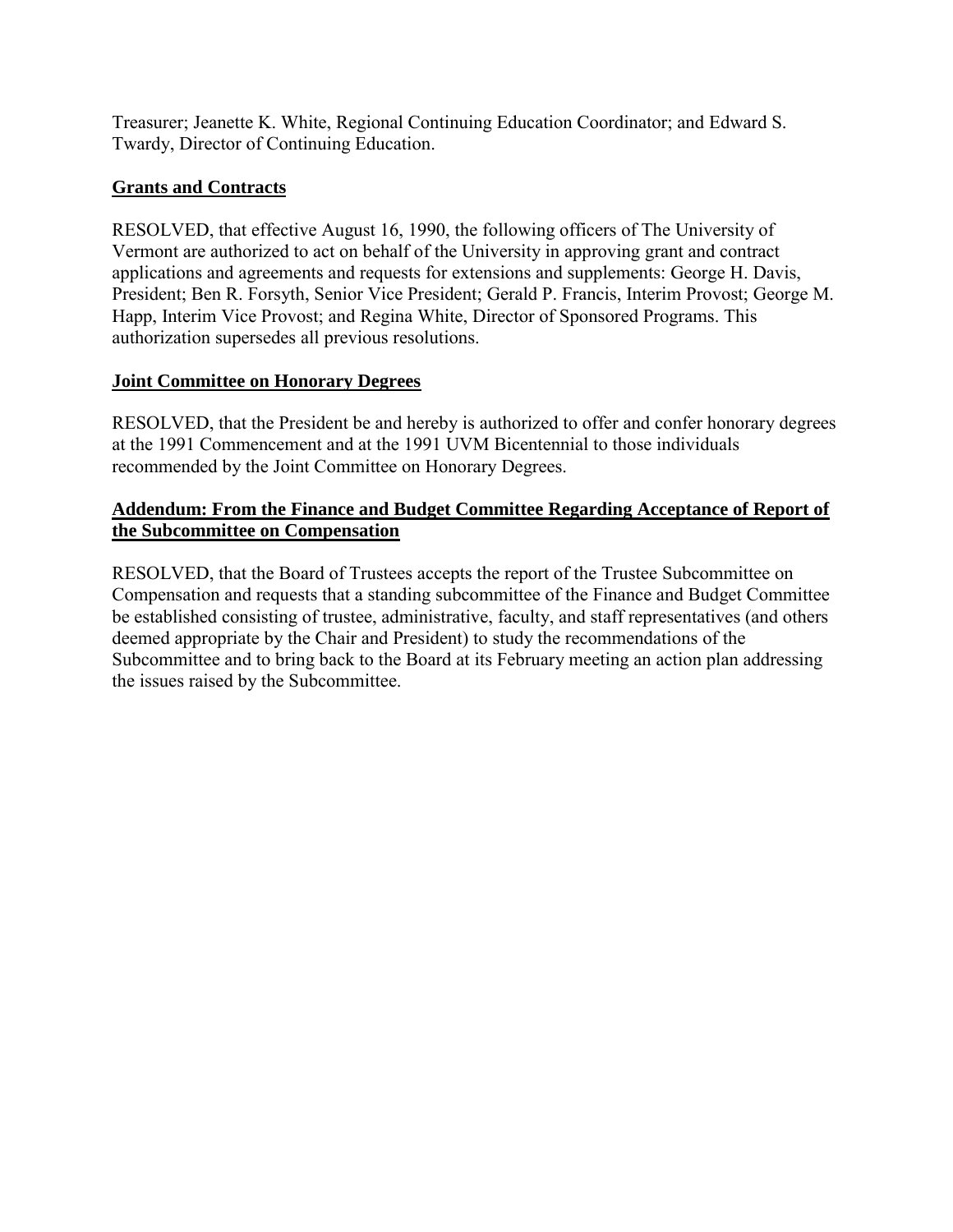## **RESOLUTIONS PRESENTED TO THE BOARD OF TRUSTEES**

# **MAY 5, 1990**

## <span id="page-18-0"></span>**AUDIT COMMITTEE**

### **Acceptance of Audit on Bonded Dormitories and the Heat System**

WHEREAS, the books and accounts of certain grants and awards made to the University of Vermont and State Agricultural College Dormitory Projects VT. CH-28 (D) as consolidated, the University of Vermont and State Agricultural College Married Student Housing Project VT CH-41 (D), the University of Vermont and State Agricultural College Jeanne Mance Dormitory Project VT CH-19 (H), and the University of Vermont and State Agricultural College Heat System Project VT CH-61 (D) have been audited on behalf of the United States Government by the accounting firm of Coopers and Lybrand, Certified Public Accountants, for the fiscal year ended June 30, 1989, and the reports of said audits are published in detail in accordance with audit and reporting procedures outlined by the United States Department of Housing and Urban Development;

BE IT RESOLVED, that the Board hereby accepts such audits which have been released to the New England Housing Management Division of the United States Government.

#### **Acceptance of Audit of Title IV Federal Student Financial Assistance Programs**

WHEREAS, the books and accounts of certain grants and awards made to the University of Vermont and State and State Agricultural College, and specifically those grants and awards which are the Student Financial Assistance Programs, for the fiscal years ended June 30, 1988 and 1989, have been audited on behalf of the United States Government by Coopers and Lybrand, Certified Public Accountants, and the reports of said audit are published in detail in accordance with audit and reporting procedures outlined by the United States Department of Education;

BE IT RESOLVED, that the Board of Trustees hereby accepts such audit which has been released to the Regional Inspector General for Audit of the United States Department of **Education** 

#### **Acceptance of Audit of Title VII Federal Student Financial Assistance Programs**

WHEREAS, the books and accounts of certain grants and awards made to the University of Vermont and State Agricultural College, and specifically those grants and awards which are the Health Professions Student Loan and Nursing Student Loan Programs, for the fiscal years ended June 30, 1988 and 1989, have been audited on behalf of the United States Government by Coopers and Lybrand, Certified Public Accountants, and the reports of said audit are published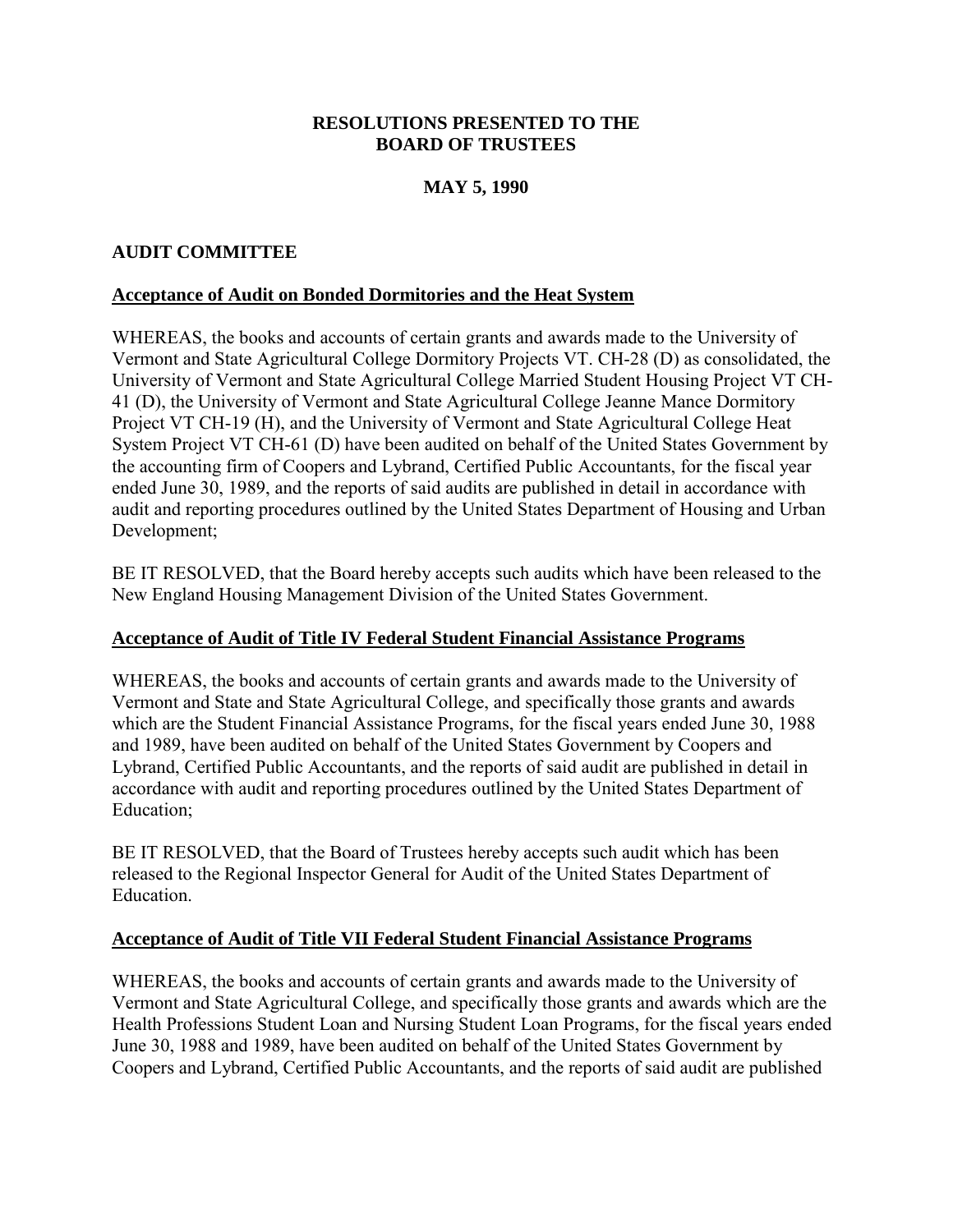<span id="page-19-0"></span>in detail in accordance with audit and reporting procedures outlined by the United States Department of Health and Human Services;

BE IT RESOLVED, that the Board of Trustees hereby accepts such audit which has been released to the Regional Inspector General for Audit of the United States Department of Health and Human Services.

# **EDUCATIONAL POLICY COMMITTEE**

#### **Resolution in Memory of Wendell Earle**

WHEREAS, Professor Wendell Earle provided valuable service to the educational mission of his alma mater as an active member of this Board's Educational Policy Committee;

BE IT RESOLVED, that the Board of Trustees expresses its sorrow at his passing to Mrs. Earle and to his family and its gratitude for his contributions to this University.

#### **Staff Actions**

RESOLVED, that the Board of Trustees receives the lists of staff actions (including retirements and reassignments to active service of emeriti faculty effective the end of 1989-90) and approves leaves of absence noted on page 5 of the staff action list.

#### **Authorization for President to Award Degrees at Commencement**

RESOLVED, that the Board of Trustees authorizes the President to award degrees in course at the associate, bachelor's, master's, doctoral, and fifth-year certificate level to the students of The University of Vermont who, on or before May 18, 1990, are certified by the deans and recommended by the Faculty Senate for their appropriate degree. The list of names of the students to whom these degrees are awarded shall be recorded as part of the permanent minutes of this meeting.

#### **Revision of Sections 209 and 231 of Officers' Handbook**

RESOLVED, that the Board of Trustees approves the revision of Section 209.2 (Officers of Instruction; Nontenure-Track Appointments) and Section 231.2 (Procedures in Matters of Reappointment, Promotion, and Tenure) of the Officers' Handbook as recommended by the Faculty Senate.

#### **Amendment of Rules and Regulations of the Faculty of the College of Medicine**

RESOLVED, that the Board of Trustees approves the amendment of Sections 2 and 3 of the Rules and Regulations of the Faculty of the College of Medicine as presented.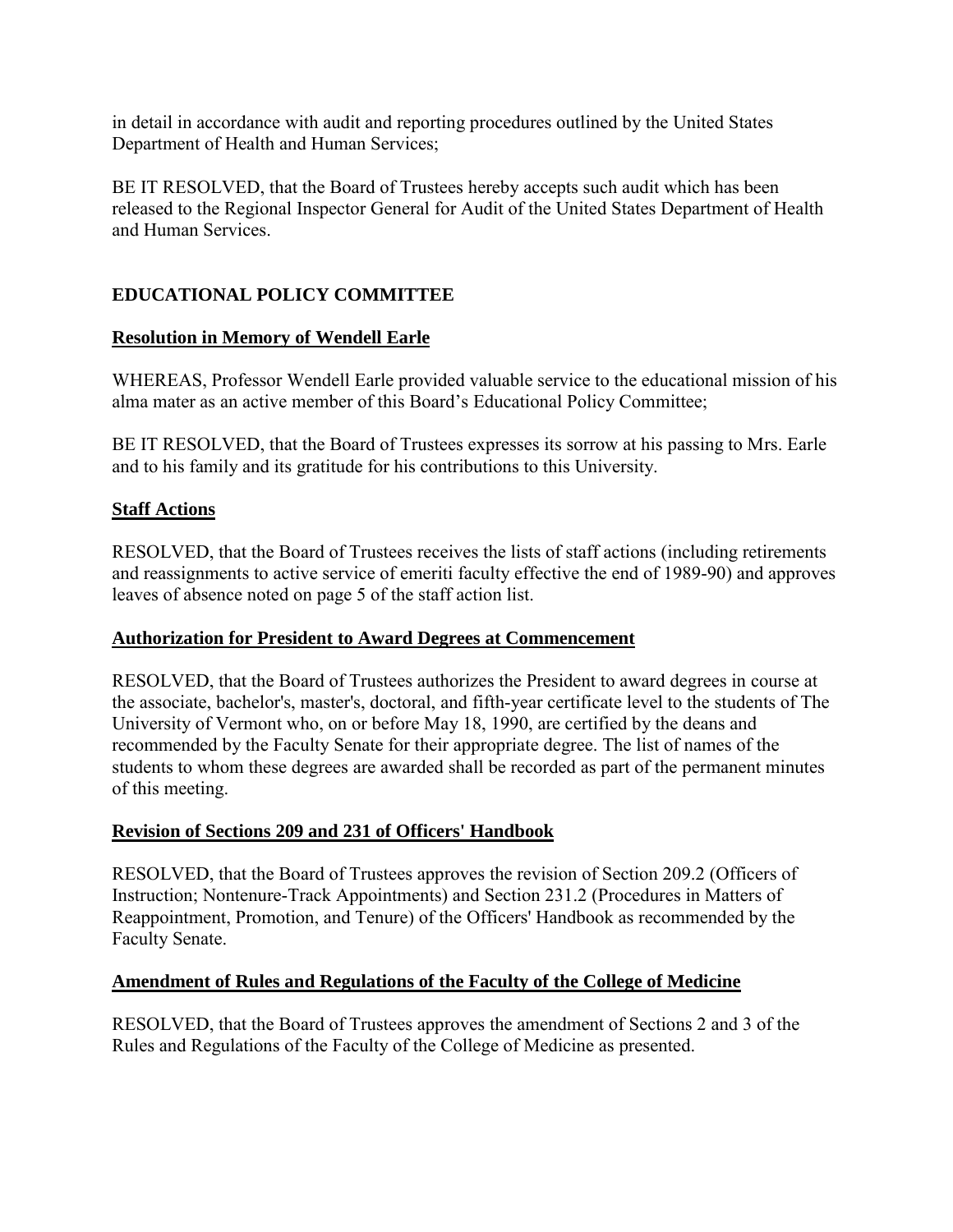## <span id="page-20-0"></span>**Modification of Yandell Scholarship Fund**

RESOLVED, that the Board of Trustees authorizes the President or his designee to apply to the Vermont Superior Court for a modification of the Yandell Memorial Scholarship Fund to reflect the desires of Mrs. Yandell to expand the University's ability to award funds.

# **BUILDINGS AND GROUNDS COMMITIEE**

# **Exchange of Quitclaim Deeds, Proctor Maple Research Complex, Town of Underhill**

WHEREAS, the University is owner of property known as the Proctor Maple Research Complex located on Harvey Road in the Town of Underhill; and

WHEREAS, the University has conducted a retracement survey of a portion of its property and has determined that there are portions of the boundary that need exchange of quitclaim deeds in order to correct areas of conflict with the adjoining property owners; and

WHEREAS, the University has determined that the exchange of quitclaim deeds to settle the boundary line discrepancy will not have an adverse effect upon the educational and/or research use of the property;

BE IT RESOLVED, that the Board of Trustees authorizes the President or Senior Vice President to exchange quitclaim deeds with the following adjoining property owners: Joachim and Heather Poetzsch, Robert D. Blais, and Jean Archibald.

BE IT FURTHER RESOLVED, that John W. Hennessey, Interim President, or Ben R. Forsyth, Senior Vice President, are authorized to execute any and all instruments necessary, proper, and desirable to accomplish said settlement of boundary lines, and further that any officer of the Corporation is hereby authorized to certify this resolution to whom it may concern.

## **Transportation Fee**

WHEREAS, the University is committed to responsible land use planning of its over 400 acres; and

WHEREAS, the University is committed through its Campus Master Plan to a more pedestrian core campus with less reliance on the automobile; and

WHEREAS, the University is committed to reducing vehicular congestion within the vicinity of the campus; and

WHEREAS, the University has made a formal commitment to the City of Burlington to implement a shuttle to transport affiliates to/from remote parking lots;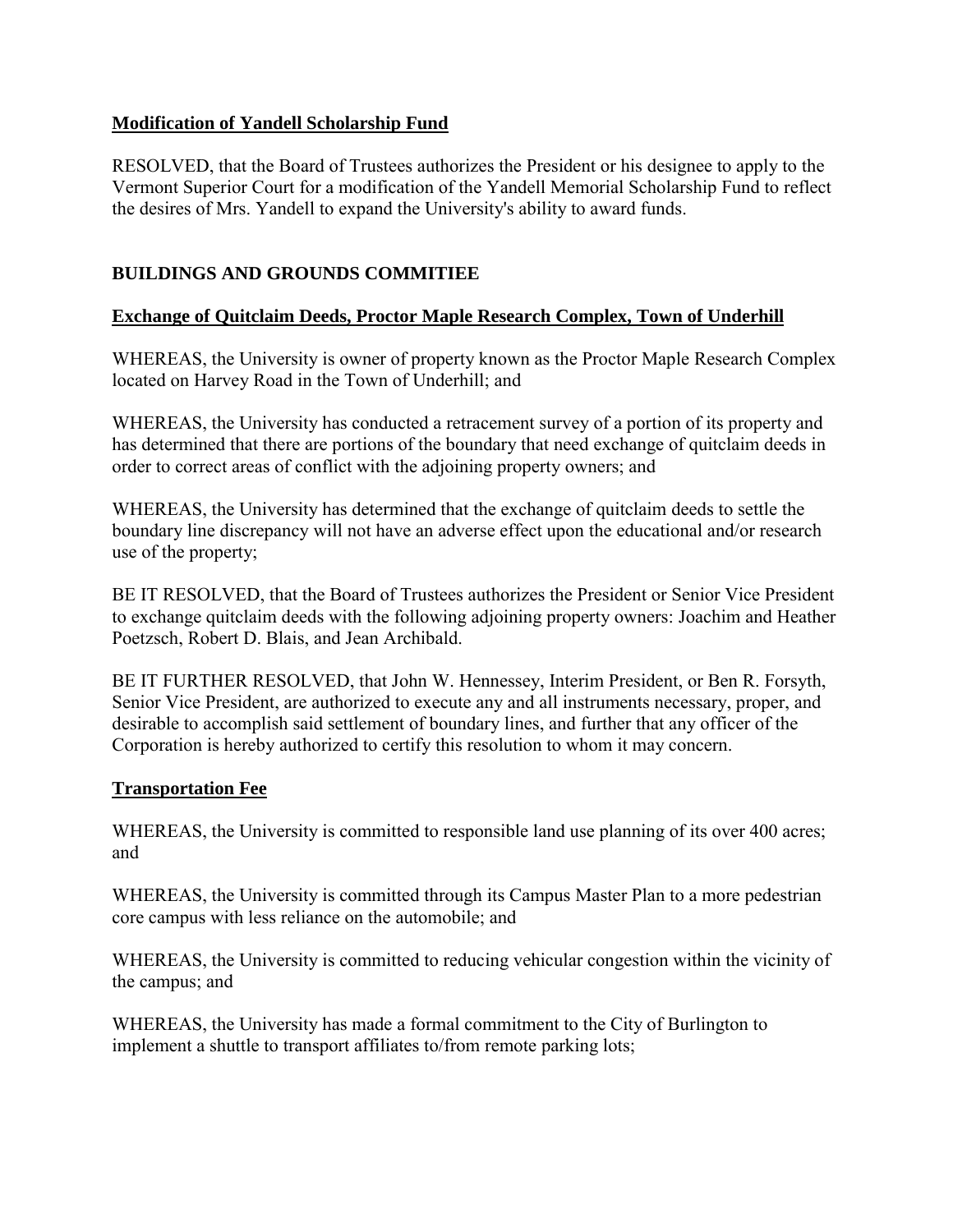<span id="page-21-0"></span>THEREFORE BE IT RESOLVED, that the University establish a campus transportation system to be funded from faculty/staff parking permit revenue, parking fines, and a student fee; and

BE IT FURTHER RESOLVED, that a "Transportation Fee" be approved, to be charged to all students (including undergraduate, graduate, medical, and nondegree) except for those registering only for off-campus courses, based upon the following schedule:

| Credits Enrolled | Semester Fee |
|------------------|--------------|
| $0-3$ credits    | S 0          |
| 4 credits        | 8            |
| 5 credits        | 10           |
| 6 credits        | 12           |
| 7 credits        | 14           |
| 8 credits        | 16           |
| 9-12 credits     | 18           |
| $12+$ credits    | 20           |
|                  |              |

#### **Parking Permit Fees**

RESOLVED, that the following vehicle registration fees be established to become effective September 1, 1990:

Zone 1 (proximate)

| Grades 1-9                        | \$75/year    |
|-----------------------------------|--------------|
| Grades 10-14                      | \$100/year   |
| Grades 15-20;                     |              |
| Faculty & Non-                    |              |
| <b>Classified Personnel</b>       | $$125$ /year |
| $\overline{Z}$ one 2 (peripheral) | \$40/year    |
| Zone 3 (remote)                   | $$15$ /year  |
| Other: Affiliated Institutions    |              |
| and Vendors                       | $$125$ /year |
| <b>Summer Session</b>             | $$15$ /year  |
| <b>Commuter Evening</b>           | $$15$ /year  |
| 30-day permit                     | \$10/month   |
| Motorcycle                        | \$10/year    |
| Multiple (per extra vehicle)      | $$5$ /year   |

AND, BE IT FURTHER RESOLVED, that any member of the faculty and staff with an FTE of .53 or less be charged one-half of the chosen zone permit fee.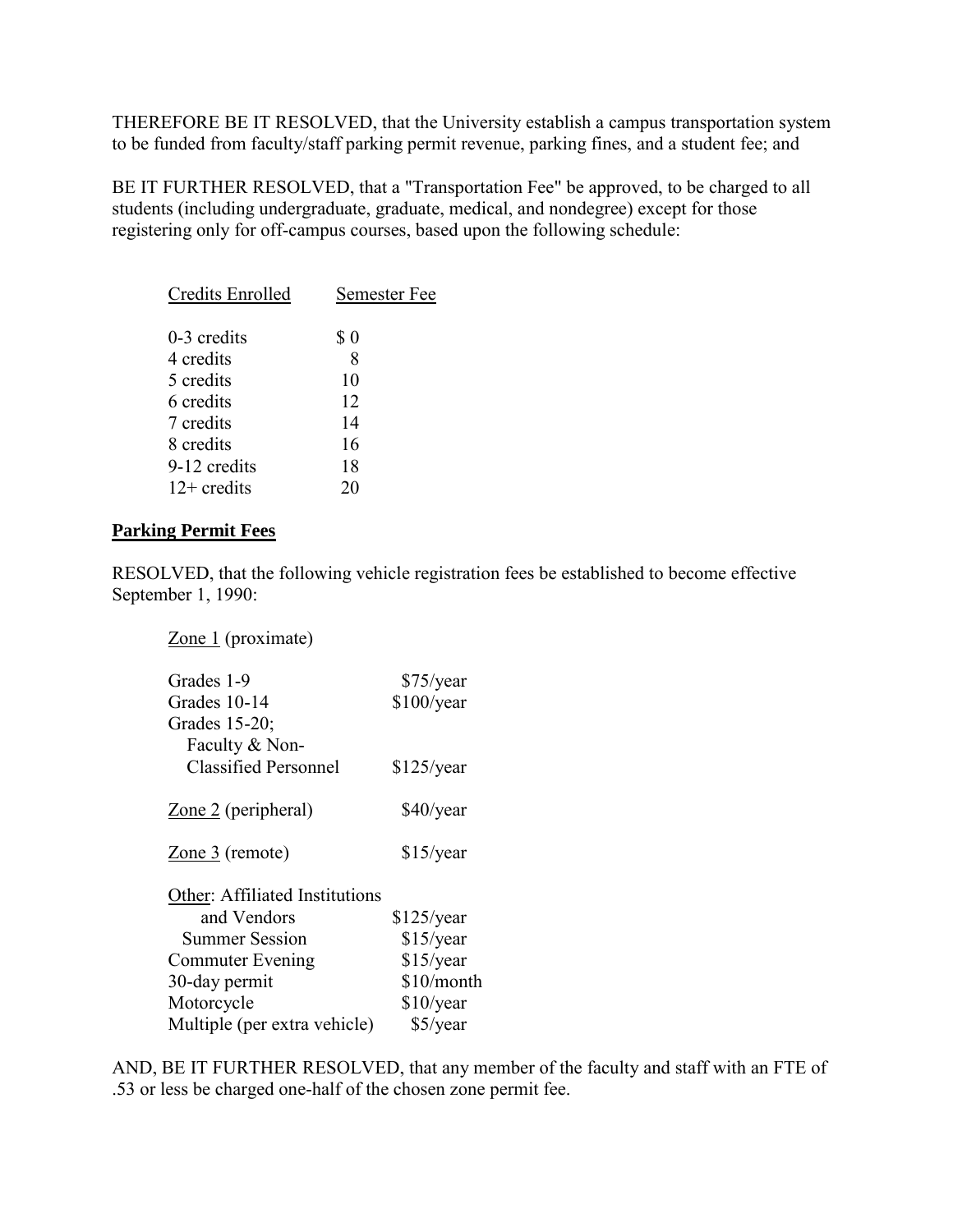<span id="page-22-0"></span>AND, BE IT FURTHER RESOLVED, that in the event the two new proposed parking lots are not available for use on or before October 1, 1990, then these new fees shall not be implemented and the parking fee schedule approved by the Board of Trustees on May 6, 1989, shall remain in force with the following revisions:

- 1. Increase the annual fee for vendors and affiliated institutions to \$125.
- 2. Reduce the Commuter Student Fee (both 24 hr. and evening) to \$15 per year.

#### **Parking Fines**

RESOLVED, that the following parking and traffic fines be established, to become effective September 1, 1990:

| Violation                                                               | Fine  |
|-------------------------------------------------------------------------|-------|
| Willfully Falsifying Information<br>On Any Application for Registration | \$80  |
| Parked Without a Valid Permit                                           | \$80  |
| Possessing/Damaging/Altering Signs,<br>Markings, or Signal Devices      | \$80  |
| Parking in a Handicap Space                                             | \$45  |
| Driving on Grass or Walks                                               | \$55  |
| Disregarding Traffic Signs                                              | \$45  |
| Damage, Destroy, or Illegally Activate<br><b>Parking Gates</b>          | \$80  |
| Displaying an Unauthorized Permit                                       | \$105 |
| Operating a Snowmobile on Campus                                        | \$30  |
| Parked in a Restricted Area                                             | \$45  |
| Failure to Stop for Emergency Vehicles                                  | \$55  |
| Parking in Fire Lanes                                                   | \$45  |
| <b>Exceeding Speed Limit</b>                                            | \$40  |
| Parked Overtime                                                         | \$5   |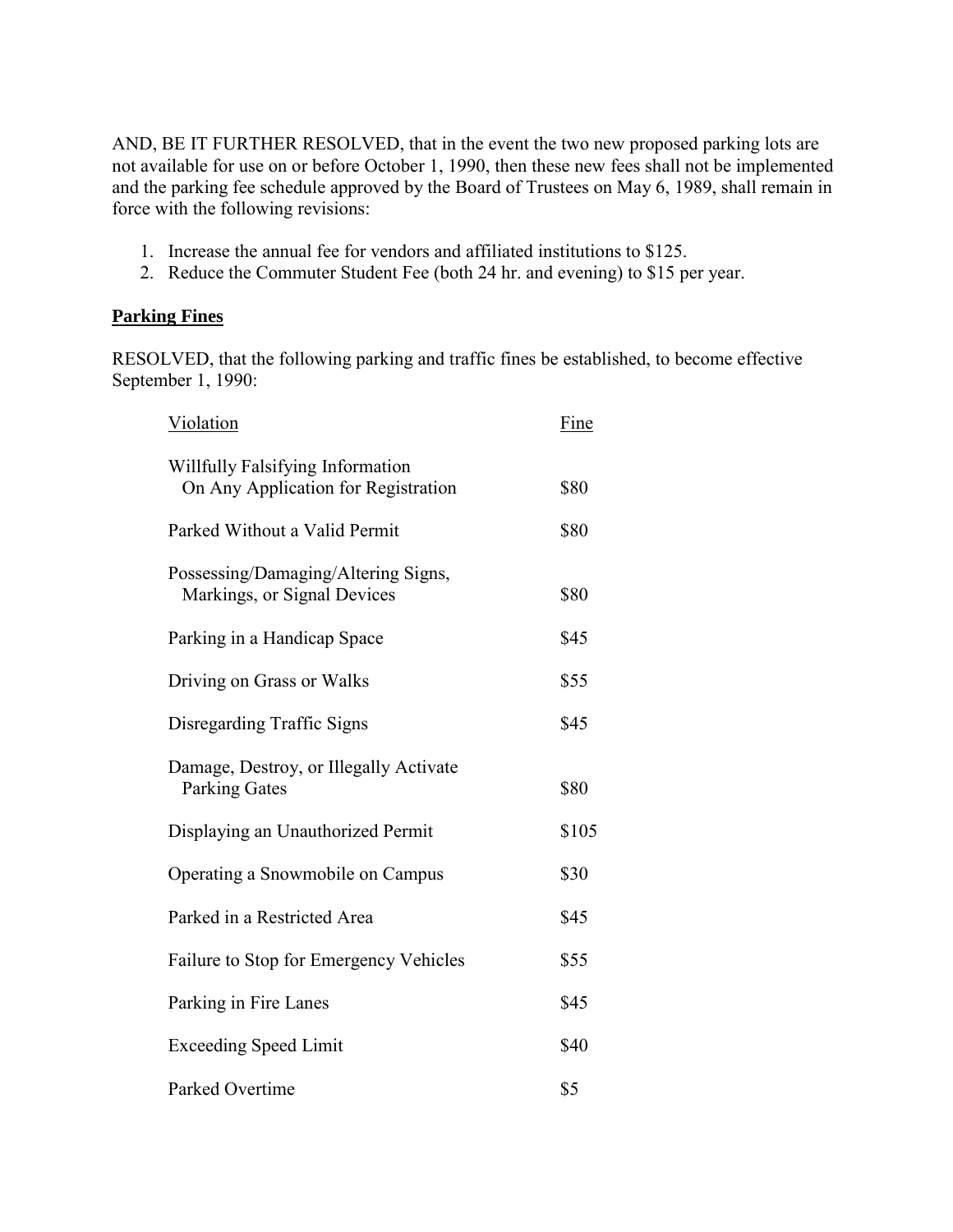# <span id="page-23-0"></span>**FINANCE & BUDGET COMMITTEE**

#### **Fiscal Year 1991 Budget Premises: General University**

RESOLVED, that the Board of Trustees hereby approves the budget premises for the Fiscal Year 1991 which lead to a General Fund operating budget for the University of \$127,528,000, as described in the attached materials, and authorizes the President to proceed with detailed budget preparation in accordance with these premises.

#### **Fiscal Year 1991 Operating Budget: Morgan Horse Farm**

RESOLVED, that the Board of Trustees approves the recommended operating budget for the Morgan Horse Farm for Fiscal Year 1991 in the amount of \$379,450.

#### **Tuition and Overseas Program Charges for Fiscal Year 1991**

RESOLVED, that the Board of Trustees hereby approves increases in the following rates effective with the 1990-91 academic year:

- a. In-state tuition from 3,650 to \$4,200 per year, or \$176 per credit hour.
- b. Out-of-state tuition from \$11,650 to \$12,800 per year, or \$534 per credit hour.
- c. Medical student in-state tuition from \$9,250 to \$10,150 per year; out-of-state tuition from \$20,800 to \$21,700 per year.

Regional compact student tuition for Rhode Island third- and fourth-year students at \$10,150; first- and second-year regional compact students from Maine at 9,010; thirdyear regional compact students from Maine at \$9,220; fourth-year regional compact students from Maine at \$9,540.

New York regional compact student tuition will be set at \$17,510.

BE IT FURTHER RESOLVED, that the Board of Trustees approves the following overseas program charge for Fiscal Year 1991:

Student charge for the Buckham Overseas Program at \$14,473 (includes all fees, room, board, and travel).

## **Fees for Fiscal Year 1991**

RESOLVED, that the Board of Trustees approves increases in the following fees effective with the 1990-91 academic year: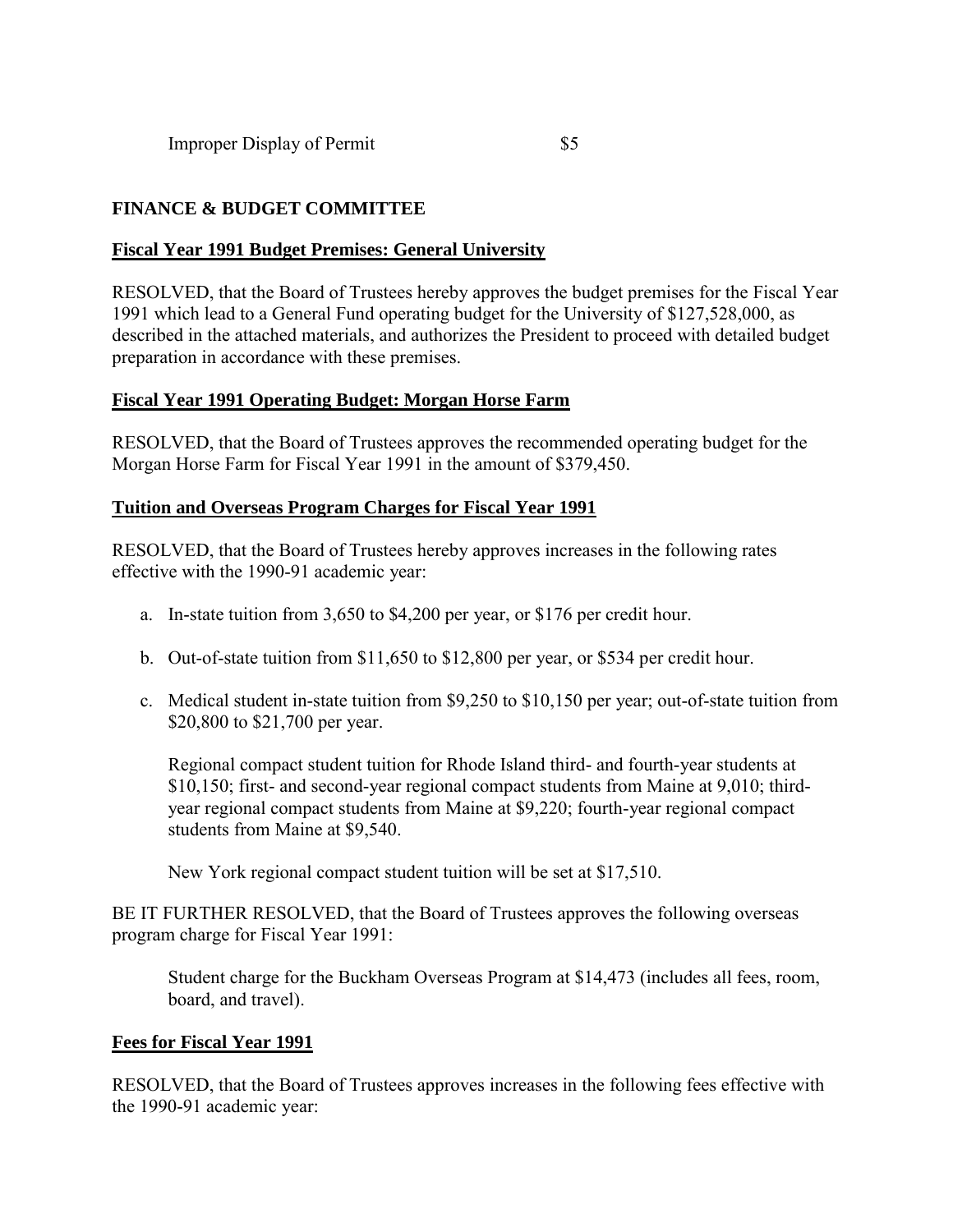- <span id="page-24-0"></span>a. Student Health Fee from \$152 to \$162 per year;
- b. Applied Music Fee from \$165 to \$175 per year;
- c. Student Association Fee from \$58 to \$62 per year;

#### **Room and Meal Plan Rates, Fiscal Year 1991**

RESOLVED, that the Board of Trustees hereby approves room and meal plan rates for Fiscal Year 1991 as follows:

| Double room (per year)       | \$4,026 |
|------------------------------|---------|
| Single room (per year)       | 4,416   |
| Large single room (per year) | 4,676   |
| Triple room (per year)       | 3,508   |

#### **Surcharge for NEBHE Regional Student Program**

RESOLVED, that the Board of Trustees authorizes the President and/or his designee to apply a 50 percent surcharge on, and in addition to, the instate tuition rate to students enrolled under the NEBHE Regional Student Program, effective with the 1990-91 academic year.

#### **Acceptance of Gifts and Grants**

RESOLVED, that the Board of Trustees hereby accepts gifts in the amount of \$3,328,655.12 and grants in the amount of \$9,726,719.00

#### **FULL BOARD**

#### **Signatures/Sale of Securities**

WHEREAS, the Board of Trustees has appointed The University of Vermont and State Agricultural College as the custodian for securities held in connection with the UVM Pooled Income Fund; and

WHEREAS, from time to time documents relating to securities transfers are required in connection with the operation of this fund;

BE IT RESOLVED, that the Senior Vice President, Ben R. Forsyth; Assistant Vice President for Financial and Personnel Services, Norman A. Blair;

#### **Appreciation to Presidential Search Committee**

WHEREAS, Stevenson H. Waltien, Jr., has provided dedicated and skilled leadership as chair of the search committee for a President of The University of Vermont; and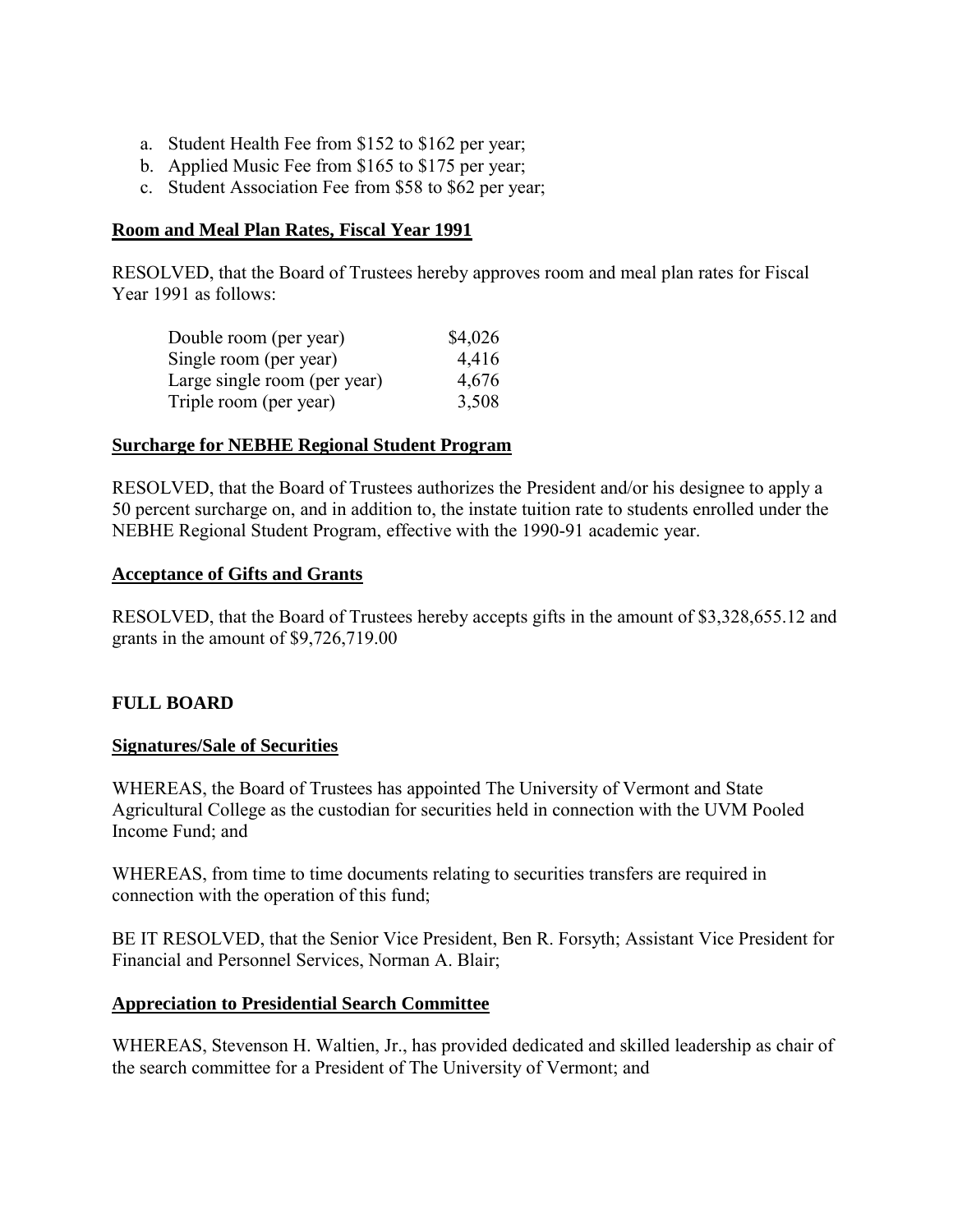WHEREAS, Thomas J. Gustafson and William J. Young have exercised their considerable talents in coordinating the search process efficiently and effectively; and WHEREAS, the administrative, faculty, staff, and student members of the search committee have devoted considerable time and effort to this important work; and

WHEREAS, many persons on the campus, in the community, and throughout the state have given to this search the benefit of their views and their evaluations;

THEREFORE, BE IT RESOLVED, that the trustee members of the search committee and their colleagues on the Board of Trustees express especially to Steve Waltien, to Tom Gustafson and Bill Young, and also to the members of the search committee, and to all others who have participated in this search, their great appreciation and their warm congratulations for a successful conclusion in the selection of a President for The University of Vermont.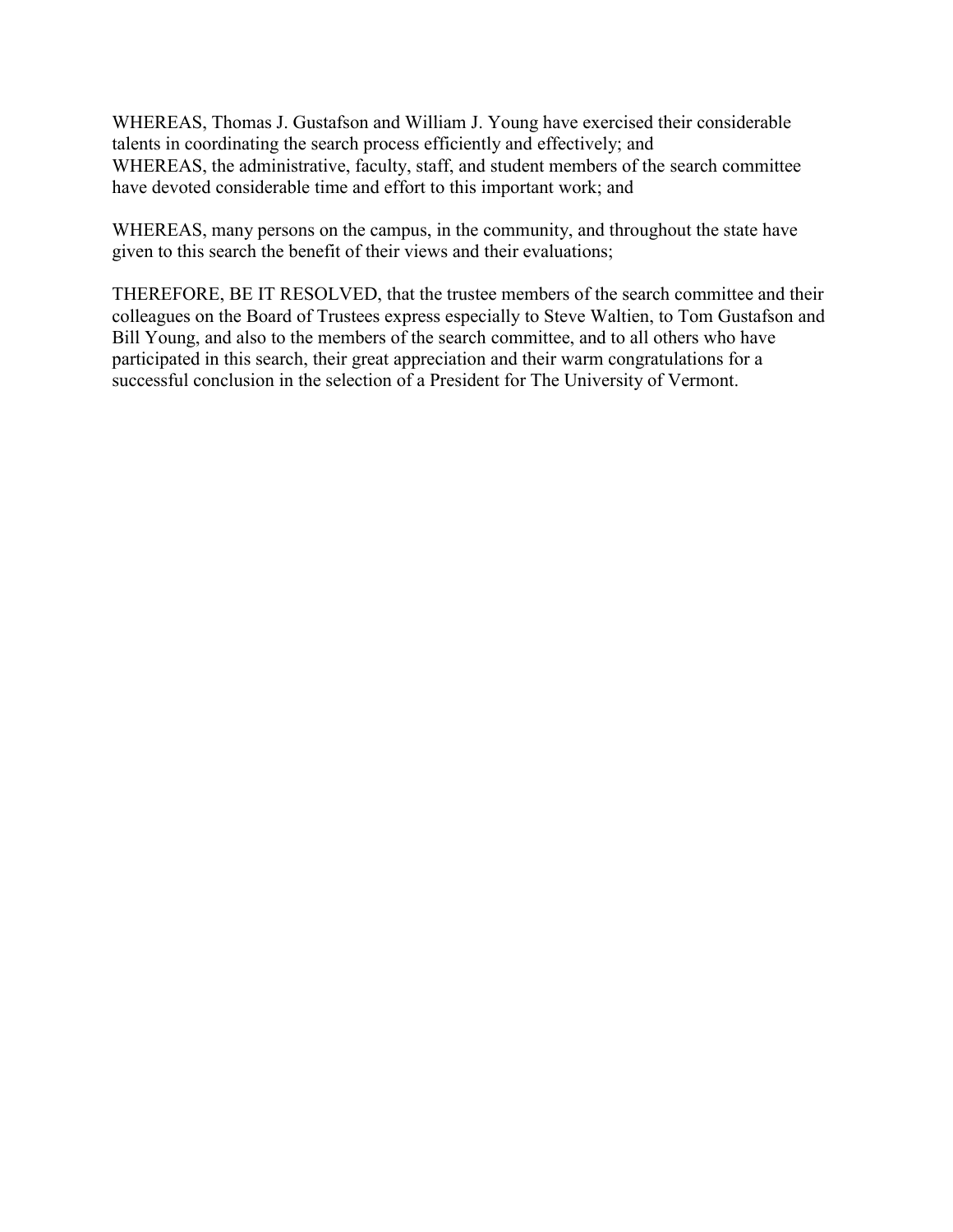#### **RESOLUTIONS PRESENTED TO THE BOARD OF TRUSTEES**

### **February 3, 1990**

#### <span id="page-26-0"></span>**AUDIT COMMITTEE**

#### **Fiscal Year 1990 Audit**

RESOLVED, that the Board of Trustees enter into a contract with Coopers and Lybrand, One Post Office Square, Boston, Massachusetts, under the terms of their proposal dated October 13, 1989, to conduct the audits of the:

- a. Annual financial audit;
- b. Titles IV and VII federal financial aid programs;
- c. Pooled Income Fund A;
- d. National Collegiate Athletic Association Program;
- e. Department of Housing and Urban Development College Housing Program;
- f. Review of IRS Form 990, "Return of Organizations Exempt from Income Tax" and Form 990T, "Exempt Organization Business Income Tax Return";
- g. Annuity Tax Returns;

for the fiscal year ending June 30, 1990, for a fee not to exceed \$101,000. The annual audit will be in keeping with the University's Bylaws and the Statutes of the State of Vermont. This recommendation is contingent upon receiving a proposal letter from Coopers and Lybrand that complies with the \$101,000 maximum fee.

#### **EXECUTIVE COMMITTEE**

#### **Agreement with the City of Burlington**

RESOLVED, that the Board of Trustees approves the agreement between the City of Burlington and The University of Vermont as recommended by the Executive Committee.

#### **EDUCATIONAL POLICY COMMITTEE**

#### **Staff Actions**

RESOLVED, that the Board of Trustees receives the list of staff actions (including sabbatical leaves for 1990-91) and approves leaves of absence noted on page 9 of the staff action list.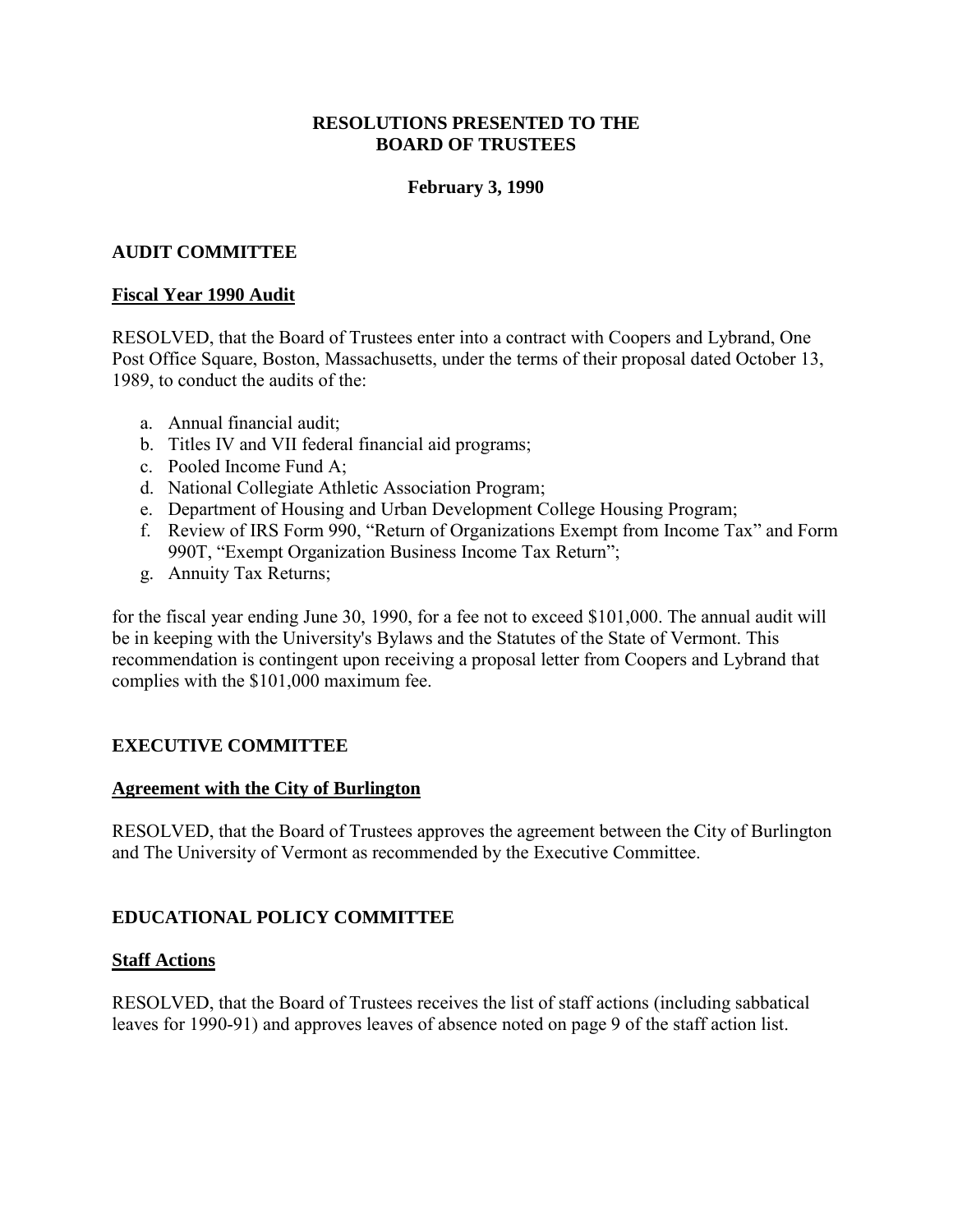# <span id="page-27-0"></span>**Authorization for President to Award Degrees in March**

RESOLVED, that the Board of Trustees authorizes the Interim President to award degrees in course at the associate, bachelor's, master's, doctoral, and fifth-year certificate level to the students of The University of Vermont who, on or before February 28, 1990, are certified by the deans and recommended by the Faculty Senate for their appropriate degree. The list of names of the students to whom these degrees are awarded shall be recorded as part of the permanent minutes of this meeting.

# **Amendment of Section 310 of Officers' Handbook**

RESOLVED, that the Board of Trustees approves the amendment of Section 310 (Appointment of Officers) of the Officers' Handbook as recommended by the Faculty Senate.

# **Amendment of Faculty Senate Constitution and Bylaws**

RESOLVED, that the Board of Trustees approves amendments to the Faculty Senate Constitution and Bylaws as recommended by the Faculty Senate, as follows: Officers, section 3.3; Membership, sections 2.3, 7.121, 7.15; Committees, section 7.15i.

# **BUILDINGS AND GROUNDS COMMITTEE**

## **Oil, Gas, and Mineral Rights**

RESOLVED, that it shall be the policy of The University of Vermont and State Agricultural College to reserve royalty rights to oil, gas, and minerals removed from property it has sold to others. Royalty interests shall be at the rate of 12.5 percent for oil and gas, five percent of net smelter returns for minerals, and ten percent for other mineral sales.

## **Douglas Group Study**

RESOLVED, that the Board of Trustees endorses the recommendation of the Douglass Group Study and authorizes the administration to participate with the Medical Center Hospital of Vermont and University Health Center in the continued assessment and detailed planning for a satellite campus option. A full report, including recommendations for action, shall be presented to the Board of Trustees for approval.

# **FINANCE AND BUDGET COMMITTEE**

## **Change in Retirement Savings Plan**

RESOLVED, that The University of Vermont will adopt the new TIAA-CREF retirement investment plan options which include new alternative investment funds, transferability of CREF funds to alternative investment funds, and the new settlement options of single-sum or fixed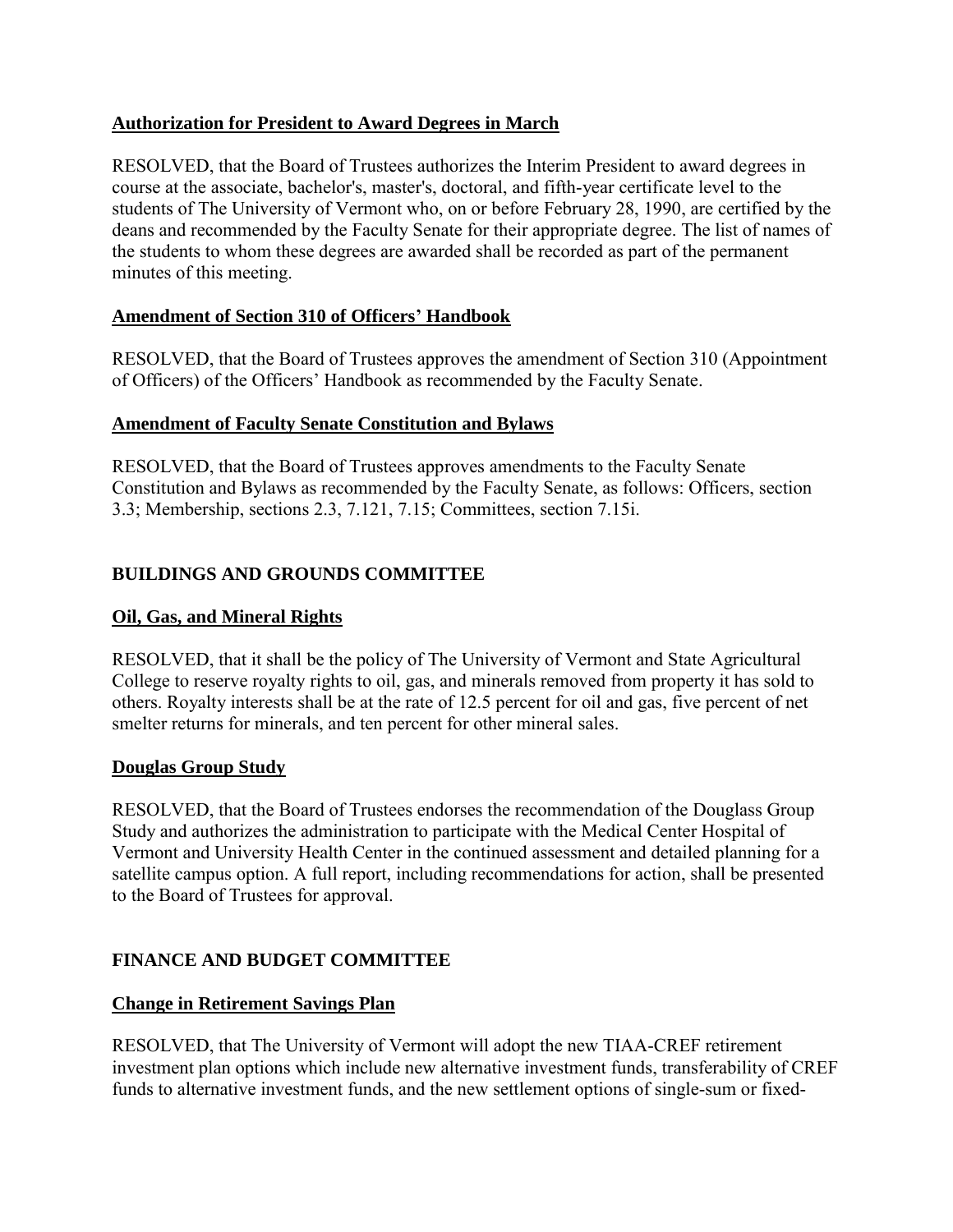<span id="page-28-0"></span>period withdrawal upon termination of employment. The new settlement options of single-sum or fixed-period withdrawal will apply to all current retirement options (CREF, Fidelity, Prudential, Calvert).

## **Resolution Authorizing Approval, Execution, and Delivery of Various Documents in Connection with the Issuance of The University of Vermont and State Agricultural College Housing, Dining, and Student Services Facilities Refunding Bonds of 1990, Series A**

**Resolution Authorizing Approval, Execution, and Delivery of Various Documents in Connection with the Issuance of The University of Vermont and State Agricultural College General Obligation Bonds, Series 1990** 

## **Acceptance of Gifts and Grants**

RESOLVED, that the Board of Trustees hereby accepts gifts in the amount of \$4,387,533.41 and grants in the amount of \$8,511,118.

## **FULL BOARD**

## **Changes in Signatory Authority:**

#### **Grants and Contracts**

RESOLVED, that effective March 15, 1990, the following officers of The University of Vermont are authorized to act on behalf of The University is approving grant and contract applications and agreements and requests for extensions and supplements: John W. Hennessey, Interim President; Ben R. Forsyth, Senior Vice President; Gerald P. Francis, Interim Provost; William J. Young, Special Assistant to the Provost; Regina H. White, Director of Sponsored Programs; and Joseph E. McLaughlin, Associate Director of Sponsored Programs. This resolution is to take effect March 15, 1990, and supersedes all previous authorizations.

#### **Checks on University Accounts**

RESOLVED, that the Board of Trustees hereby authorizes only the following officers to sign checks drawn on the accounts of The University of Vermont: John W. Hennessey, Interim President; Ben R. Forsyth, Senior Vice President; Norman A. Blair, Assistant Vice President for Financial and Personnel Services; Charles L. Wolf, Treasurer; Kathleen Payne, Assistant Treasurer.

BE IT FURTHER RESOLVED, that Carol E. Scott, Bookkeeper for the Treasurer, is authorized to sign checks drawn on the accounts of the University up to a limit of \$10,000 per item. This resolution is to take effect February 5, 1990, and supersedes all previous authorizations.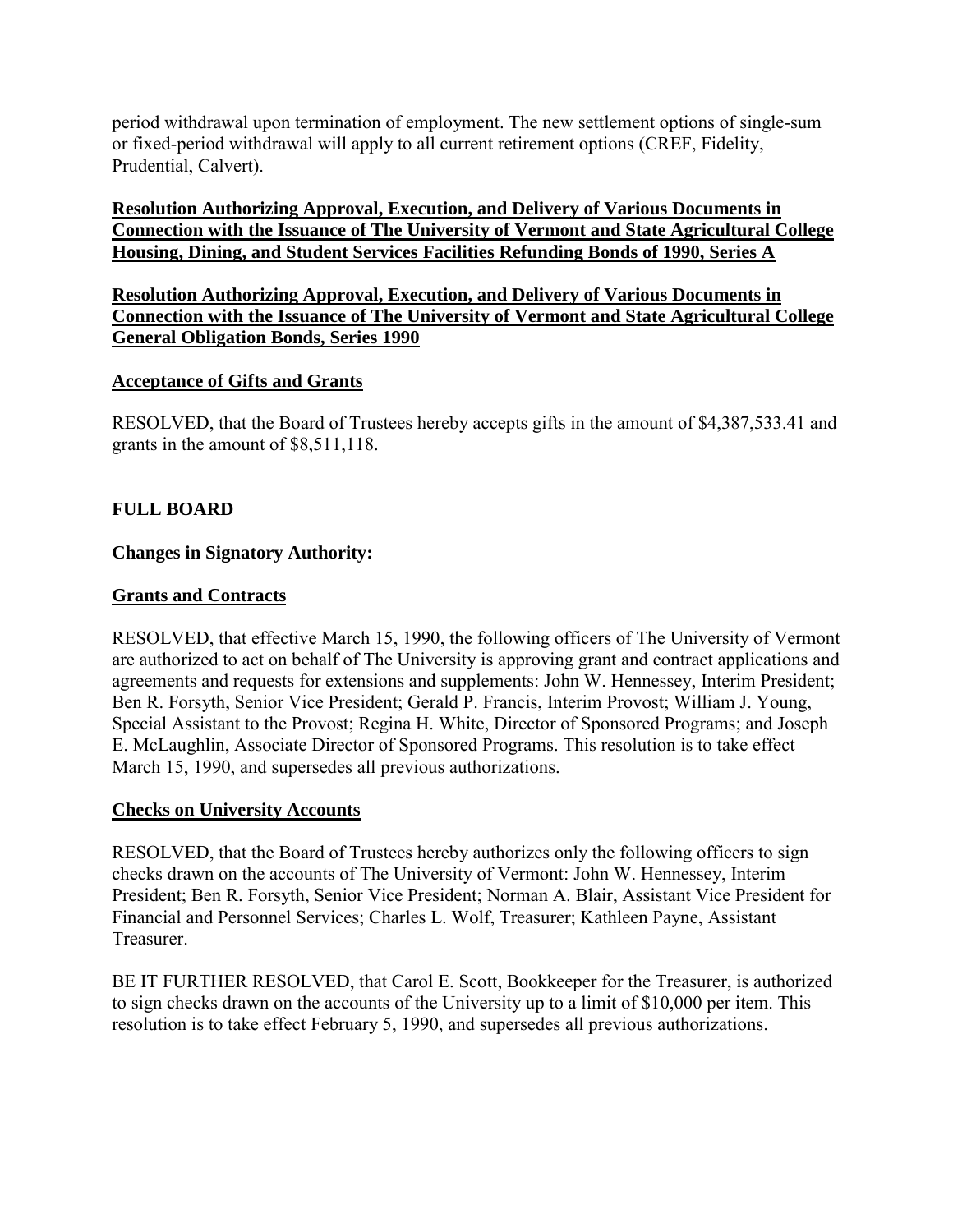## <span id="page-29-0"></span>**Purchase/Order Checks**

RESOLVED, that the Board of Trustees hereby authorizes the following officers of The University of Vermont to execute purchase/order checks on behalf of the University: Charles L. Wolf, Treasurer; Kathleen Payne, Assistant Treasurer; Gene Stephens, Director of Purchasing; Barbara J. Walker, Associate Director of Purchasing; C. Hosmer Graham, Bookstore Manager; Frances Streeter, Book Manager; and Barbara Fortin, Business Manager. This resolution is to take effect February 5, 1990, and supersedes all previous authorizations.

# **UVM Pooled Income Fund**

WHEREAS, the Board of Trustees has appointed The University of Vermont and State Agricultural College as the custodian for securities held in connection with the UVM Pooled Income Fund; and

WHEREAS, from time to time documents relating to securities transfers, purchases, and sales are required in connection with the operation of this fund;

BE IT RESOLVED, that John H. Hennessey, Interim President; Ben R. Forsyth, Senior Vice President; Norman A. Blair, Assistant Vice President for Financial and Personnel Services; Charles L. Wolf, Treasurer, and Kathleen Payne, Assistant Treasurer; are hereby authorized to execute any and all instruments necessary, proper, and desirable for that purpose, and further that any officer of this corporation is hereby authorized to certify this resolution to whom it may concern. This resolution is to take effective February 5, 1990, and supersedes all previous authorizations.

## **Charitable Trusts**

WHEREAS, The University of Vermont and State Agricultural College is named Trustee for certain charitable trusts of which the University is named as final beneficiary; and

WHEREAS, from time to time documents relating to securities transfers, purchases, and sales are required in connection with the operation of these trusts;

BE IT RESOLVED, that John W. Hennessey, Interim President; Ben R. Forsyth, Senior Vice President; Norman A. Blair, Assistant Vice President for Financial and Personnel Services; Charles L. Wolf, Treasurer; and Kathleen Payne, Assistant Treasurer; are hereby authorized to execute any and all instruments necessary, proper, and desirable for these purposes, and further that any officer of this corporation is hereby authorized to certify this resolution to whom it may concern. This resolution is to take effect February 5, 1990, and supersedes all previous authorizations.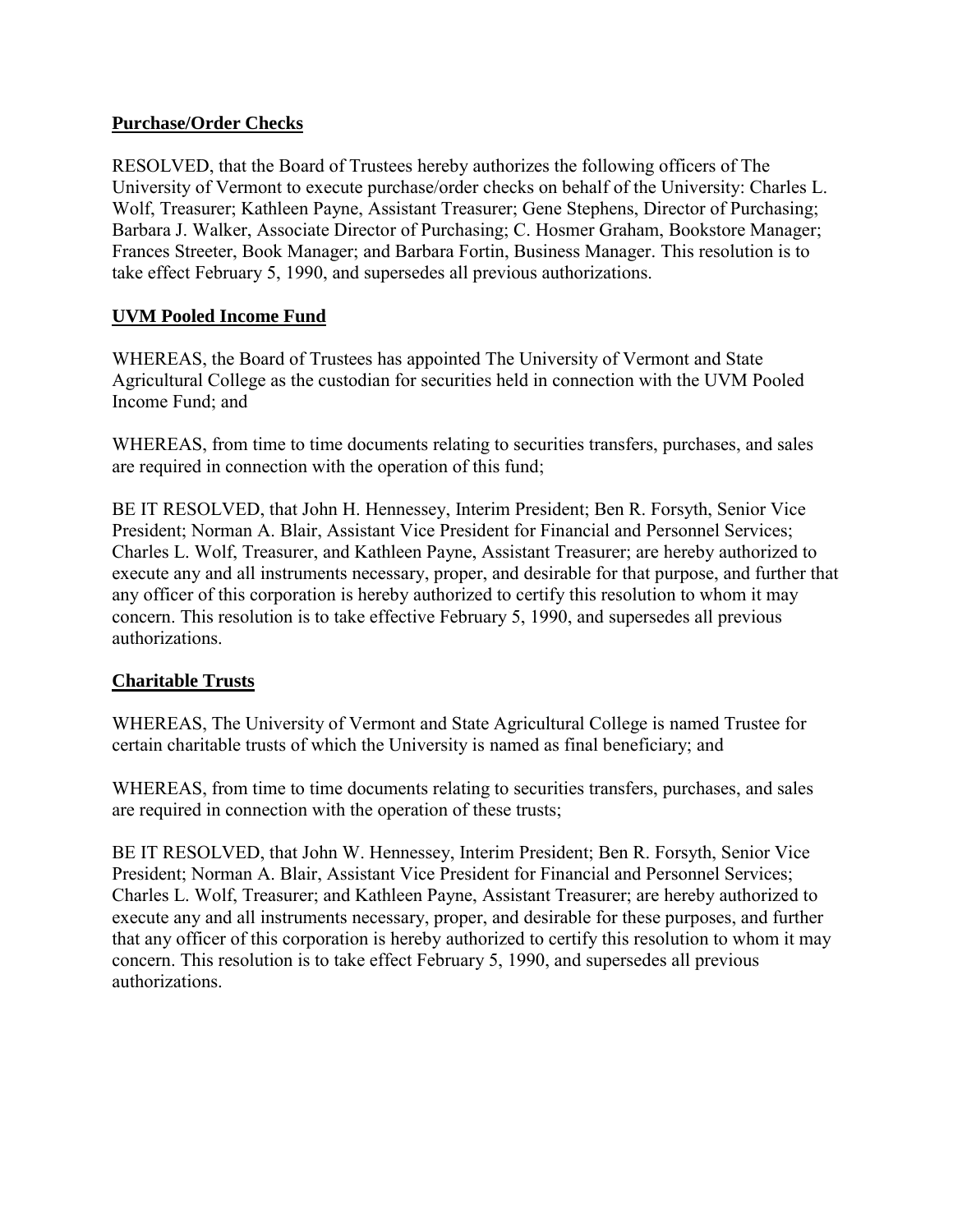## <span id="page-30-0"></span>**Endowment Funds**

WHEREAS, the Board of Trustees has fiduciary responsibility for The University of Vermont and State Agricultural College Consolidated Endowment Funds, The University of Vermont Trust, and certain Separately Invested Endowment Funds; and

WHEREAS, from time to time documents relating to securities transfers, purchases, and sales are required in connection with the operation of these funds;

BE IT RESOLVED, that John W. Hennessey, Interim President; Ben R. Forsyth, Senior Vice President; Norman A. Blair, Assistant Vice President for Financial and Personnel Services; Charles L. Wolf, Treasurer; and Kathleen Payne, Assistant Treasurer; are hereby authorized to execute any and all instruments necessary, proper, and desirable for these purposes, and further that any officer of this corporation is hereby authorized to certify this resolution to whom it may concern. This resolution is to take effect February 5, 1990, and supersedes all previous authorizations.

#### **Cash Management**

WHEREAS, the Board of Trustees desires the prudent management of University of Vermont cash which requires the purchase and sale of cash equivalent instruments as specifically mentioned in the "Statement of Investment Objectives and Policies Related to Cash Balances" adopted by the Board of Trustees Investment Committee on October 6, 1989;

BE IT RESOLVED, upon the written approval or direction of Ben R. Forsyth, Senior Vice President, or Norman A. Blair, Assistant Vice President for Financial and Personnel Services, Charles L. Wolf, Treasurer, or Kathleen Payne, Assistant Treasurer, may and are hereby authorized to execute any and all instruments necessary, proper, and desirable for that purpose, and further that any officer of this corporation is hereby authorized to certify this resolution to whom it may concern. This resolution is to take effect February 5, 1990.

#### **Report of Joint Committee on Honorary Degrees**

RESOLVED, that the President be and hereby is authorized to offer and confer honorary degrees at the 1990 Commencement to those individuals recommended by the Joint Committee on Honorary Degrees.

#### **Retiring Trustees**

WHEREAS, Ray W. Allen, Frank A. Balch, Robert F. Cioffi, and R. Allan Paul are nearing the completion of their terms as Trustees of The University of Vermont; and

WHEREAS, Ray Allen has provided thoughtful leadership on such matters as the campus of the University and the University's relationship to the citizens of Vermont; and